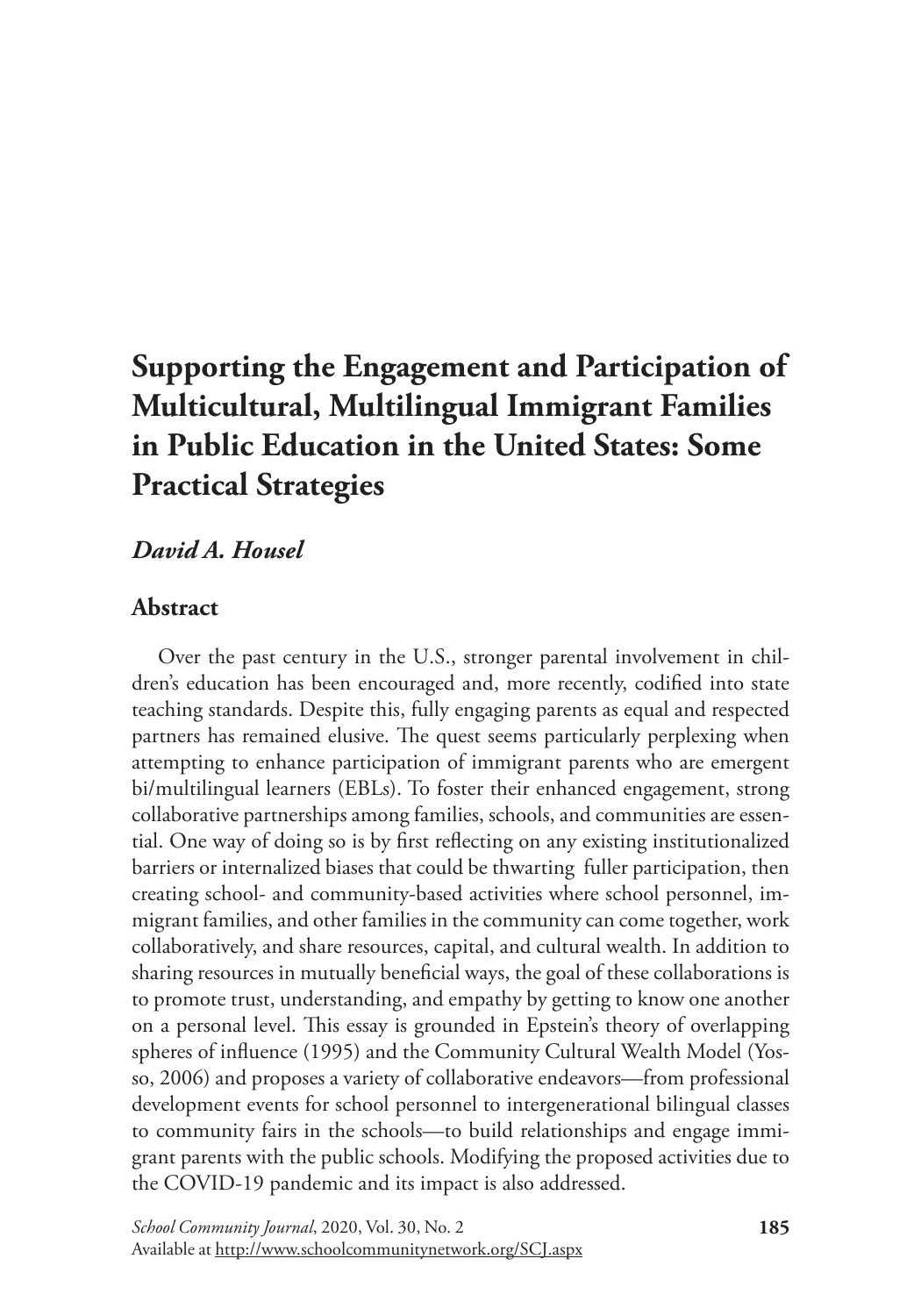Key Words: school-community coalitions, parental engagement, immigrants, English language learners, parents, family, families

### **Introduction**

Throughout the history of public education in the United States, engaging parents in their children's education has oscillated from strong parental involvement during colonial times to lesser involvement during the "bureaucratic factory model schools of the industrial revolution" (Hiatt-Michael, 2001, p. 256) of the mid-1800s. From 1900 onward, parental involvement became more paramount in public schooling, and more recently, family and community engagement with public schools has been codified in statewide teaching standards. For example, the New York State Teaching Standards (New York State Education Department, 2011) assert that public school teachers should engage with the community to develop a "common culture" that promotes high learning expectations for all students where teachers and the community collaborate and share resources. Specifically, teachers should offer guidance and direction to families and guardians to help them participate more fully in the education of their children. Since community engagement has become an expectation in public schools, Hands (2005) asserted that universities should offer education majors preservice coursework on philosophies and approaches of partnering with families and communities. Similarly, Haddix (2015) argued that university-based teacher training programs should embrace a "community-engaged teaching agenda" that "demands transformative teacher practice that is essential in insuring optimal learning outcomes for all students" (p. 70). Part of implementing this teaching and community engagement agenda involves unpacking our own internalized biases. Consequently, Haddix (2015) would posit that preservice preparation for teachers and in-service professional development (PD) for all school personnel should challenge "deficit and oppressive frameworks" (p. 70) so we can more fully engage with our students, their families, and their communities by honoring their lived experiences and current realities.

Despite these established teaching standards and the documented benefits on attendance, achievement levels, and positive attitudes toward school with enhanced parental involvement (Vera et al., 2012), fully engaging parents and the community in authentic, reciprocal, and mutually beneficial ways appears to be a perennial challenge for most local school districts. Attempting to enhance the participation of racialized and minoritized immigrant parents who are emergent bi/multilingual learners (EBLs) appears to be especially challenging. I see this conundrum through a different lens due to my positionality as a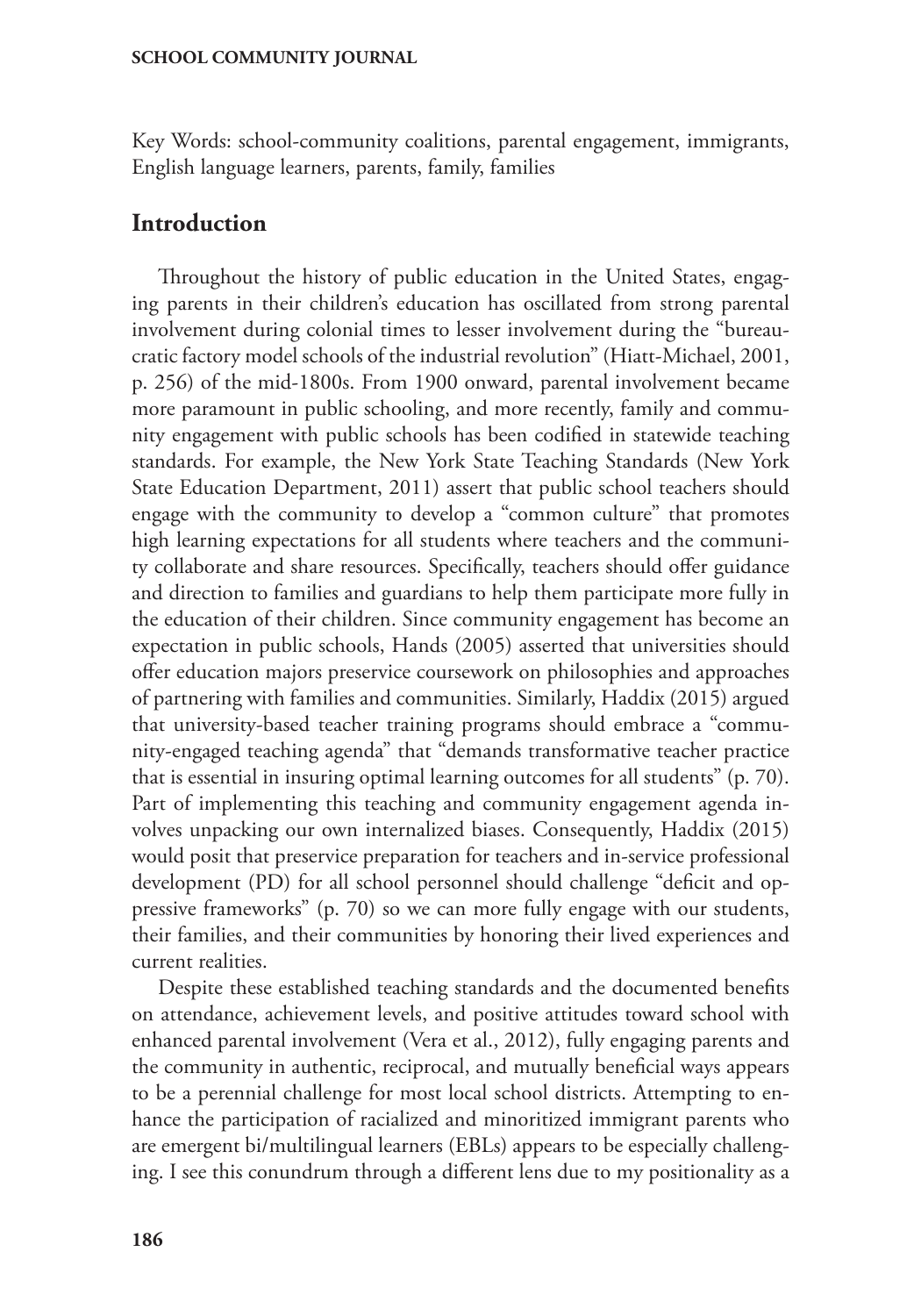Teaching English to Speakers of Other Languages (TESOL) professional who has worked exclusively with adult EBLs in the community. Given this context as an educator and advocate for adult EBLs for over 20 years and a licensed social worker with 30-plus years of experience, I am more familiar with the perspectives of immigrant parents and their communities than with the public schools and their personnel because the public schools' students are generally the children of my students. From this professional experience, I have learned that many adult EBLs feel intimidated to enter public schools and ill-equipped to engage with school personnel because of either a real or perceived lack of English language proficiency and/or reluctance to ask for interpreters (Yol, 2019). In additional to linguistic concerns, they can also feel overwhelmed by the complex bureaucratic rules and regulations that govern public education, especially services related to EBLs or special education services if such support is warranted (Birman et al., 2007; Shiffman, 2019). An overarching unfamiliarity with American culture, especially the norms and culture of public schools, can act as another barrier to fuller participation in their children's education (Sibley & Dearing, 2014; Sohn & Wang, 2006; Vera et al., 2012; Yol, 2019). Similarly, the mores in their countries of origin might discourage parental involvement as "interference" in their children's education, viewing it as an arena that should be left exclusively in the hands of trained experts. Thus, parental involvement may be a "cultural incongruity" for immigrant EBL parents (Vera et al., 2012, p. 186). This reticence can be particularly intense for immigrant parents who have experienced significant interruptions or limited formal education (Magro, 2008) and thus feel that they lack the required knowledge base and skills to support and further their children's education.

Because of these challenges, strong partnerships and clear communication among families, schools, and communities are vital to immigrants (Campano et al., 2016; Hong, 2011; Olivos, 2012; Shiffman, 2019; Sibley & Brabeck, 2017; Tarasawa & Waggoner, 2015) and, according to Sibley and Brabeck (2017), will likely have the greatest impact on the educational outcomes for immigrant youth. The research literature has long established that immigrant, refugee, and other racial/ethnic/linguistic minority parents value education and have high academic aspirations and expectations for their children (Luna & Martinez, 2012; Sibley & Dearing, 2014), often greater than U.S.-born parents, so "the myth that parents of EL [English learner] children simply do not value education seems to be without merit" (Vera et al., 2012, p. 186). How immigrant parents respond to requests for engagement, however, may be different from their White, middle-class counterparts (Kim, 2009; Tarasawa & Waggoner, 2015). This reality, echoed in my own professional experience, raises these pivotal questions: If minoritized parents' devotion to their children's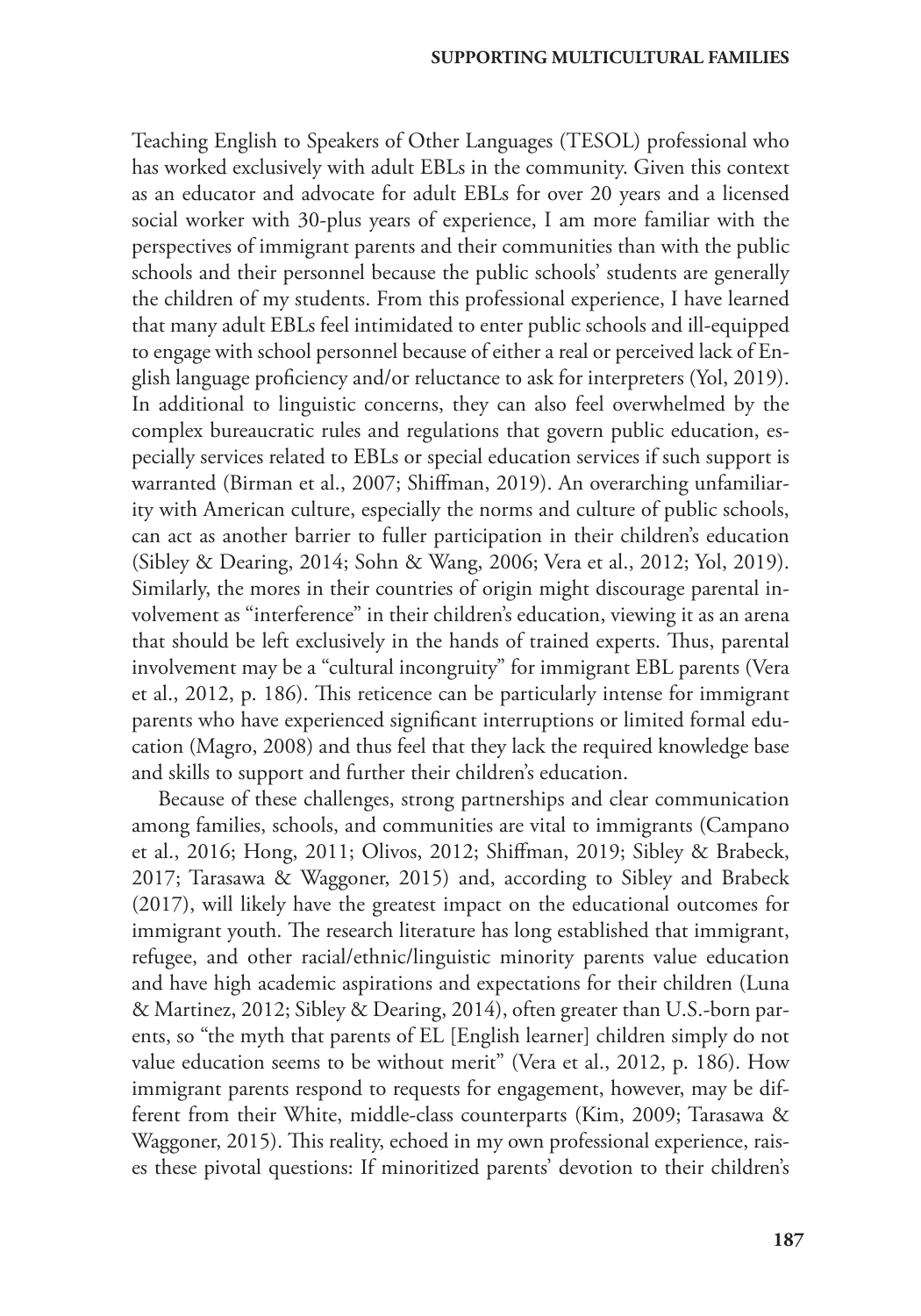education is no different from other parents, why aren't they participating in their children's schools voluntarily (Kim, 2009) or more extensively? Is their more "invisible" involvement in their children's education at home or in the community (e.g., reading aloud, checking homework, taking children to the library, encouraging aspirations for academic achievement and postsecondary success, etc.) overlooked or dismissed (Jeynes, 2003; Luna & Martinez, 2012)? How can the cultural capital of immigrant students and their families be leveraged to promote student success and inspire high educational expectations for immigrant students among school personnel (Luna & Martinez, 2012; Sibley & Dearing, 2014; Vera et al., 2012)? The potential answers are more complex than what these simple questions might suggest and require that educators understand immigrant parents' cultural differences and life experiences, then mobilize often underutilized community resources to promote parental involvement with the schools and their children's learning (Vera et al., 2012).

As Dr. Fischer Gray suggested, an important starting point is empathizing with the parents you hope to engage:

Find out what is keeping parents away. Don't assume it is because they are not interested. If you can galvanize parents and community members who speak the home languages to reach marginalized populations on their turf through home visits, churches, and community spaces, you will figure out how to best build school–home bridges for your district. (Dr. Fischer Gray, superintendent of Parkrose School District, as quoted in Tarasawa & Waggoner, 2015, p. 132)

In other words, districts, school leaders, and teachers must move from blaming minoritized parents for their lack of involvement to examining how institutional bias and other barriers related to race, gender, socioeconomic class, immigration status, home languages (L1), and/or English-language proficiency might be obstructing fuller participation of immigrant parents in public schools (Kim, 2009; Olivos, 2012; Turney & Kao, 2009). Given the degree to which deficit and oppressive thinking towards racialized and minoritized people permeates American society (García & Guerra, 2004), these biases can also be unconsciously codified within existing school policies, practices, and outreach efforts, which could further exacerbate parental apathy and thwart more authentic parental engagement (Kim, 2009; Lareau & Horvat, 1999; Shiffman, 2019). In addition to unpacking their own biases (Roy, 2018), school administrators and teachers must explicitly state that parental involvement in their children's schools and education are societal norms and expectations in the U.S. and must provide clear guidance regarding what parents can do specifically to foster their children's academic achievement. Similarly, creating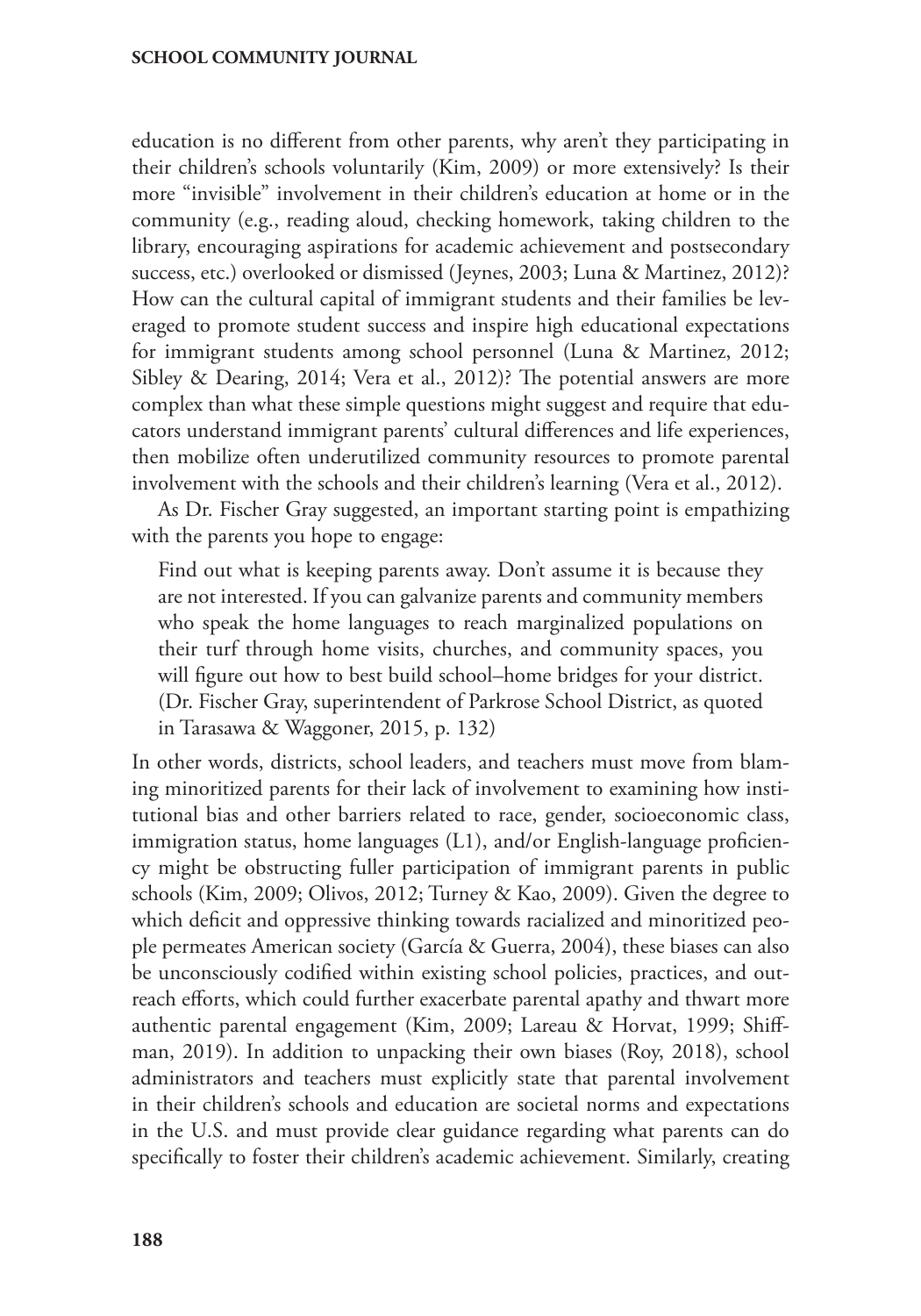realistic, appropriate, and welcoming spaces for minoritized parents to participate (Kim, 2009; Shiffman, 2019; Vera et al., 2012) and demolishing any "structural and cultural barriers" (Sibley & Dearing, 2014, p. 827) to this fuller participation (Yol, 2019) are other ways to foster immigrant parents' enhanced engagement with the schools. Otherwise, minoritized parents could easily feel that their input and participation are neither welcomed (Peña, 2000) nor valued (Smrekar & Cohen-Vogel, 2001).

To enhance engagement of immigrant parents, schools must make "relationship" and "pragmatic" investments by getting to know families and children well (Sibley & Dearing, 2014, p. 828) and "working in collaboration with parents as opposed to a more paternalistic approach where parents are told what to do" (Vera et al., 2012, p. 198). For example, being mindful that the individualistic and more competitive practices in the United States may lie counter to the more collectivist, collaborative, and relationship-oriented cultural practices of many immigrant families is a critical first step (Luna & Martinez, 2012; Rothstein-Fisch et al., 2009; Trumbull & Rothstein-Fisch, 2008). These "traditional" American practices will likely need to be modified and more nontraditional approaches attempted to increase immigrant parents' involvement in public schools and to foster their children's achievement and success. The Bridging Cultures Project (WestEd, n.d.) is an excellent resource to help teachers and administrators develop the mindset and skills required to meet their immigrant students and their families "halfway" in order to promote student success and parental engagement (see Rothstein-Fisch et al., 2009; Trumbull & Rothstein-Fisch, 2008).

Tarasawa and Waggoner (2015) posited that more strengths-based, inclusive strategies that are communicated clearly and multilingually and engage *each and every* parent as an equal and respected partner can promote parental engagement. They continued that such "bridge building" must "enlist trusted community members and organizations…and inform parents about school expectations and values" so they can become knowledgeable and "active advocates for their children" (p. 131). Kim (2009) and Shiffman (2019) affirmed that creating welcoming, respectful spaces by removing barriers and effectively communicating with parents of immigrant youth to become engaged participants in their children's schools and education must be the foundation of these partnerships and is especially crucial given the current zeitgeist of nativistic, xenophobic, and anti-immigrant rhetoric evidenced globally. Birman et al. (2007) argued that, since schools in the United States expect parental involvement, school communities have a tremendous opportunity to build these bridges between the "worlds of the family and school in ways that do not stigmatize the family or child" (p. 14) and should see immigrant families as

**189**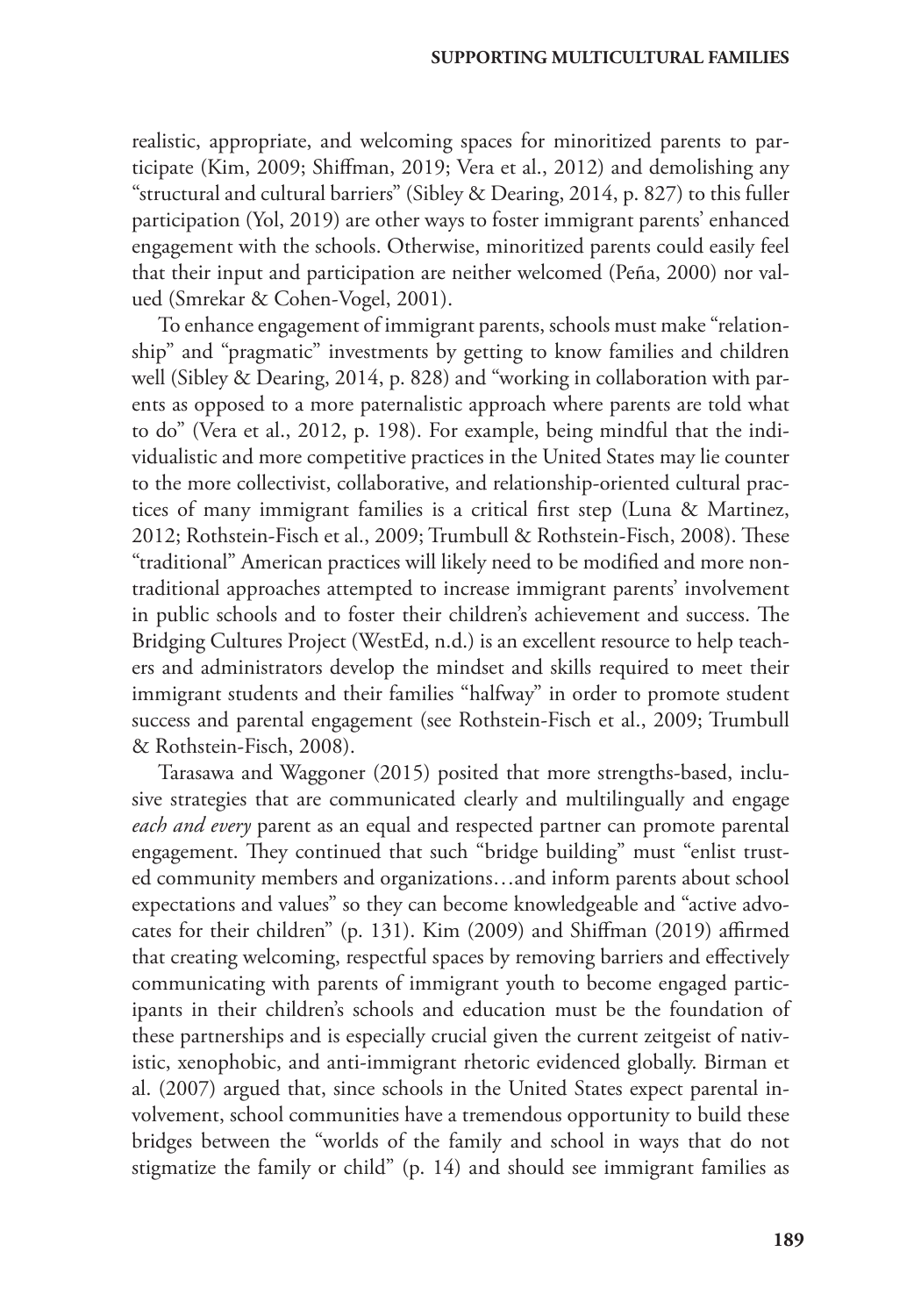resources that "bring a range of diverse experiences to enrich the school setting" (p. 14). Approaching immigrant parents from a place of humility and respect will do much to engender the trust necessary to build meaningful, equitable, and mutually beneficial relationships.

One way of demonstrating respect is by honoring and valuing the strength and resilience of immigrant families and countering the misperception that immigrant students' underachievement is related to insufficient parental concern and involvement. Shiffman (2019) posited that parents who are adult EBLs need "to feel welcome, to feel informed, to feel that their culture is really valued…to have this expectation and belief that they can help" (p. 27). Realizing that not all parents can become involved in schools and communities in the same ways, school personnel should not pathologize immigrant parents' nor their perceived lack of involvement but instead be empathetic to these parents' daily realities, including any socioeconomic, cultural, and linguistic barriers they may be experiencing (Campano et al., 2016; Georgis et al., 2014; Hong, 2011; Tarawasa & Waggoner, 2015; Turney & Kao, 2009). School personnel may need to step outside of their usual practices and comfort zones by providing bilingual interpreters who facilitate the building of relationships between parents and school personnel (Vera et al., 2012) and by flexibly programming and scheduling to accommodate immigrant parents, especially those who are EBLs, including longer time slots for parent-teacher conferences (Georgis et al., 2014; Shiffman, 2019; Tarasawa & Waggoner, 2015; Yol, 2019). When school leaders like Superintendent Gray, quoted above, have scheduled events that are sensitive to religious and cultural observances as well as addressing potential economic, familial, and cultural barriers by providing free food, child care, transportation services, and events on school grounds, parental involvement and engagement has improved (Tarasawa & Waggoner, 2015).

# **Multiple and Competing Perspectives of Engaging Immigrant Parents Who Are EBLs**

Clearly, students and their parents, both of whom are often EBLs, have a vested interest in engagement with the schools in the hopes of fostering their own personal growth and boosting their educational and vocational opportunities. The question, however, remains: Do the schools, their personnel, and the community value the presence and participation of immigrant students and their families, or are these students and families seen, consciously or unconsciously, as a "drain" on limited resources who "take attention away from" the "more deserving" native-born, English-speaking children? Until mutual respect, understanding, and trust are cultivated and until inclusive, reciprocal participation is sought among all stakeholders, an impasse will likely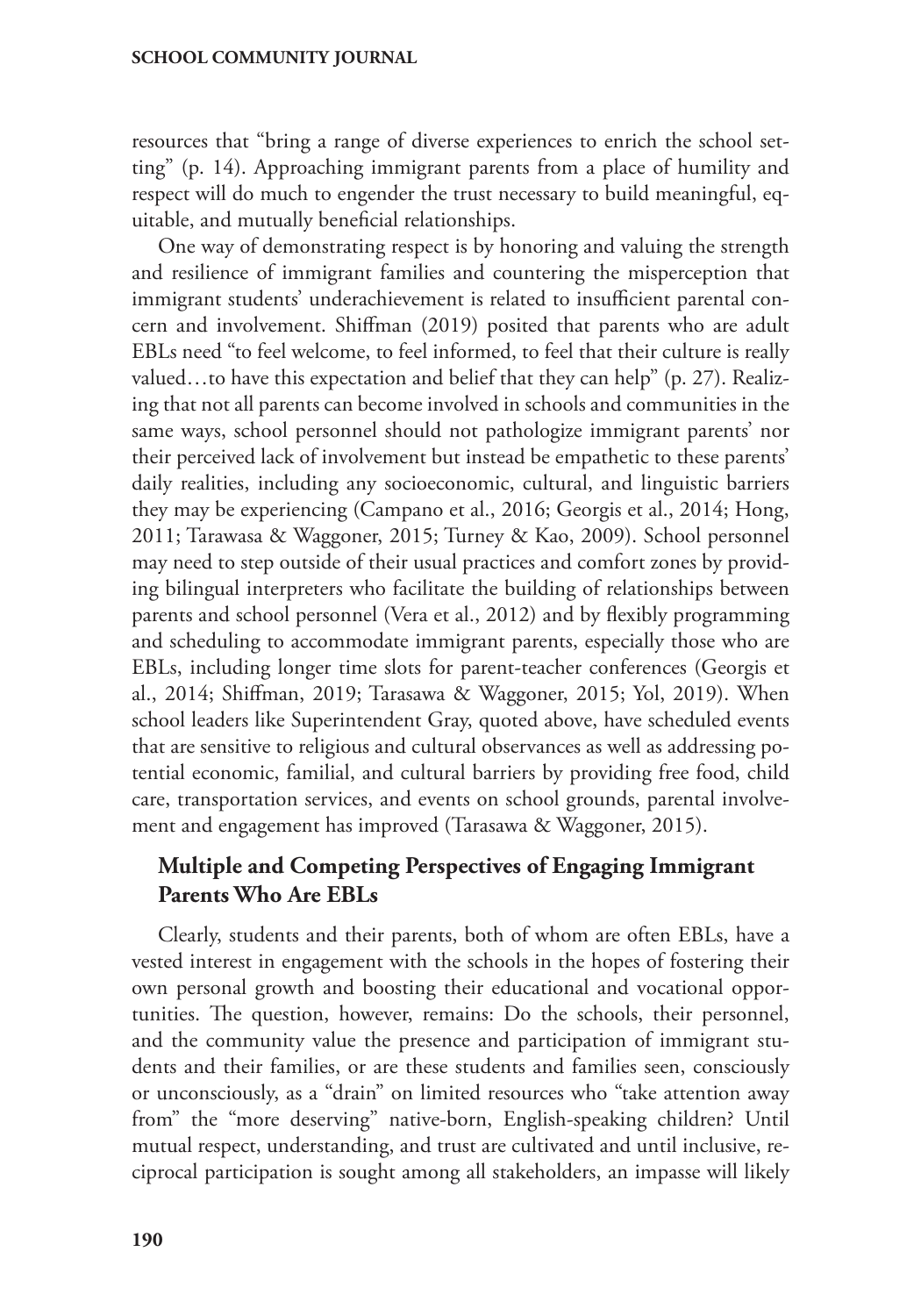persist. This impasse may intensify due to the economic impact of the recent COVID-19 pandemic and decisions regarding where to allocate increasingly limited resources.

Whether the proposed activities that follow are implemented in whole or in part, collaboration and reciprocity must be their guiding tenets. Fundamentally, the guiding question should be: How can the proposed activities be designed and actualized to benefit all stakeholders and create a synergistic power-sharing that will transform the overall quality of life and standard of living for the entire community? What, if any, fundraising or business–school partnerships are necessary? Can existing community and volunteer resources be leveraged to implement these activities? Clearly, the proposed activities will need to be coordinated effectively among the public schools, the adult and family literacy English to Speakers of Other Languages (ESOL) programs (Shiffman, 2019), and other community resources (Vera et al., 2012) in each district. The overarching goal should be to make the school a welcoming space for the community and its immigrant members as well as to integrate the school, its personnel, and its resources into the fabric of the surrounding community, including among its often diverse, immigrant constituents. Ideally, the schools should become a viable, indispensable resource and an integral part of the community, and immigrant parents should be valued, honored, and seen as respected assets for the community, including its schools.

The varied and multifaceted family–school–community engagement programs I propose are informed by my review of the programs and strategies detailed in the extant research literature (see, e.g., Campano et al., 2016; DeNicolo et al., 2015; Haddix, 2015; Hong, 2011; Kim, 2009; Rosado et al., 2015; Tarasawa & Waggoner, 2015), my own educational and professional development experiences, and my personal reflection, rumination, and imagination. Though grounded in the research literature, this is not a research study but an essay to provoke discussion and dialogue about proposed activities and their feasibility and merits. The activities are intentionally not context-specific, so they can be adapted to a variety of educational settings that serve immigrant parents who are EBLs. This inherent flexibility in their design should be informed by seeking the input and perspectives of the participants targeted for the program or intervention so it is tailored to the unique conditions or circumstances of the specific students, families, school, and community. Out of respect for the coalition of family–school–community participants, the activities proposed should be both school- and community-based, but, since the primary goals are to make schools more welcoming to immigrant parents and others in the surrounding community and to foster enhanced parental involvement in their children's learning through schools themselves, most of the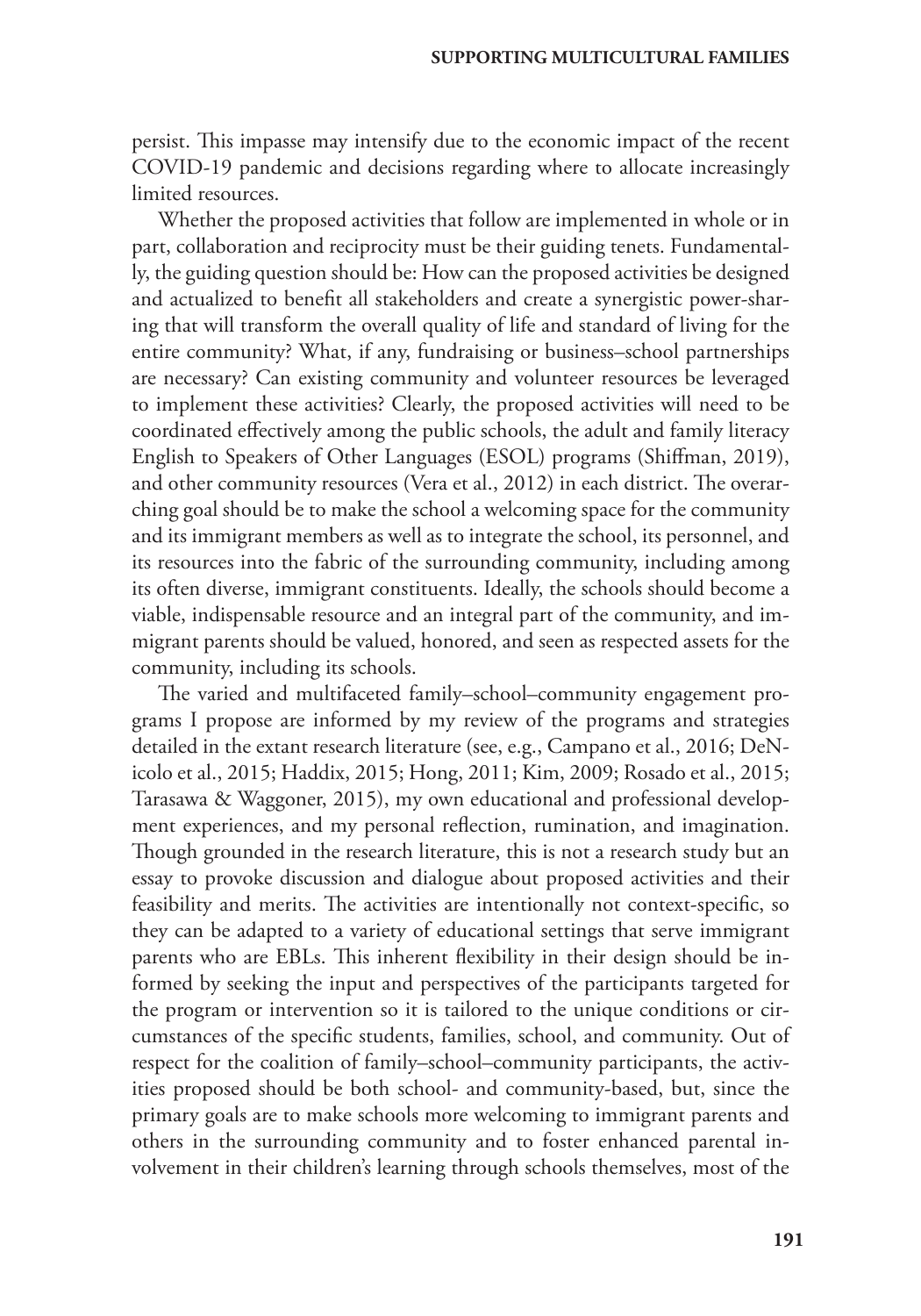suggested activities will occur on the premises of public schools. The activities will also need to be modified due to the current virtual realities required to curb the spread of the COVID-19 virus, including the need for physical distancing, face coverings, and strict hygiene practices as well as the reliance on accessible and dependable internet-based technology.

# **Theoretical and Conceptual Framework**

Since the primary goal of family–school–community partnerships is to foster each and every student's success and achievement in school, the theoretical underpinnings of this essay and discussion lie in Epstein's theory of overlapping spheres of influence (1995), which elucidates the role that such partnerships can play in helping students feel supported and motivated to do well in school. In addition, I am using the Community Cultural Wealth Model (Yosso, 2006) as the conceptual framework for this discussion as others have (DeNicolo et al., 2015; Luna & Martinez, 2012). This model uses critical race theory (CRT) to confront traditional interpretations of cultural capital (Yosso, 2005) and replaces the deficit perspectives held towards communities of color in the schools, including immigrant communities, with strengths-based positions that foreground the "array of cultural knowledge, skills, abilities, and contacts" (Luna & Martinez, 2012, p. 2) of marginalized groups that are often not recognized, acknowledged, leveraged, or celebrated to foster academic achievement and success in mainstream schools. Minoritized and racialized communities use these *aspirational* (daring to dream despite persistent inequities), *linguistic* (the intellectual and social skills derived from being bi- or multilingual), *familial* (the strength drawn from extended family and community history, pride, and memory), *social* (contacts, social networks, and community resources), and *navigational* (ability to outmaneuver institutions that have historically excluded them) *assets*, as well as *capital*, known as cultural wealth, to resist, endure, and survive oppression and discrimination and to challenge inequity or, as Yosso (2005) would posit, develop *resistance capital*. Ultimately, this model challenges us to overcome our own biases and prejudices (Roy, 2018) and leverage the *resistance capital* already existing among communities of color to restructure institutions in the U.S., including its educational institutions (PreK through postsecondary), so they become more representative, inclusive, equitable, and just for all.

### **Positionality and Terminology**

I have already shared my positionality as a social worker and TESOL professional who has worked with adult, immigrant EBLs, their families, and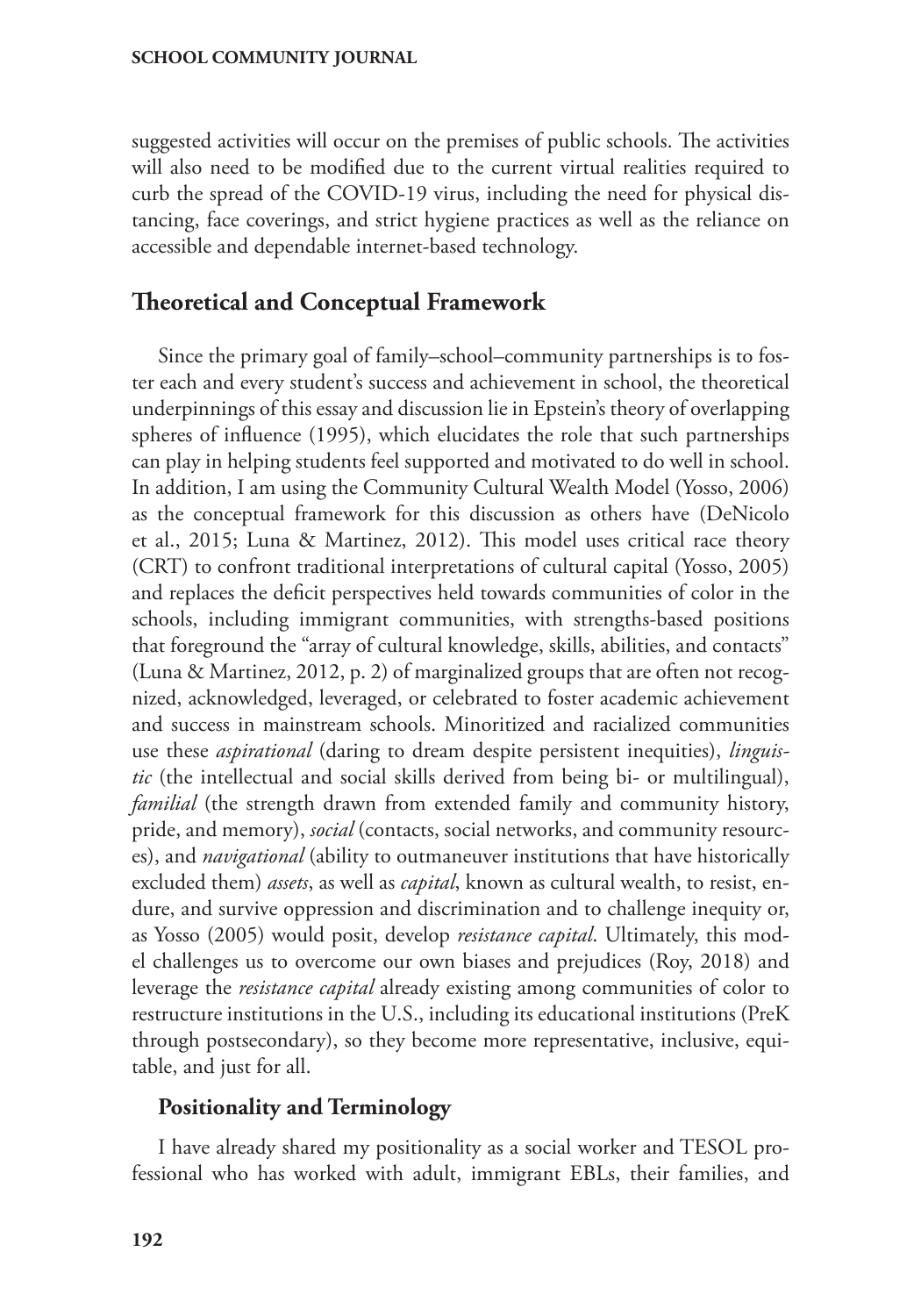communities for many years. In addition, inspired and affirmed by the work of Otheguy, García, and Reid (2015) and Colombo, Tigert, and Leider (2019), I prefer the term, *emergent bi/multilingual learner*, because it acknowledges immigrants' full linguistic repertoires, challenges the hegemony of English, and counters the pervasive deficit models in educational contexts in the U.S. surrounding students learning English as an additional language. Similarly, I prefer discussing learning English as an *additional* versus *second* language because many of our immigrant students and families are already bi- or multilingual. Finally, since race, gender, culture, and immigration status are social or legal constructs with often derogatory connotations and dire consequences, I prefer the terms *minoritized* and *racialized* because they confront White supremacy and other oppressive dynamics that have been sadly emblematic of this country since its founding. Fundamentally, there is nothing inherently "inferior" or "less than" about the people so labeled. Even from a statistical perspective (with its roots in eugenics), many schools are majority students of color, so "minority" in a numerical sense would also be inaccurate. As Roy (2018) asserted, White teachers have a responsibility to acknowledge, own, and unpack their White status and "recognize, identify, and disrupt ways current pedagogical practices and curricula privilege White, European histories, practices, and experiences as the primary narrative" (p. xi). These internalized, often unconscious and unquestioned biases also inform our educational policies and practices, which impact how our immigrant students and their families are invited to participate in our schools.

# **Importance of Administrative, Staff, and Community Buy-In and Support**

Even if the will exists to build bridges among schools, teachers, community organizations, and parents who are adult EBLs, successful partnerships must be "collaborative activities between individuals in schools and the surrounding communities" that "are characterized by efforts of all parties toward mutually desirable goals that are unattainable in the absence of cooperation" (Hands, 2005, p. 66, citing Hargreaves & Fullan, 1998). Moving from teacher-initiated efforts to inclusive, cooperative endeavors requires the buy-in and support of school superintendents, principals, and other supervisory staff as well as program administrators of community agencies (e.g., adult and family literacy ESOL programs, other organizations). School administrators and their staff must be open to having parents and outside organizations use their spaces by cultivating a "joining process" (Mapp, 2003) within the school for educational and community-building activities to occur. Likewise, administrators, staff,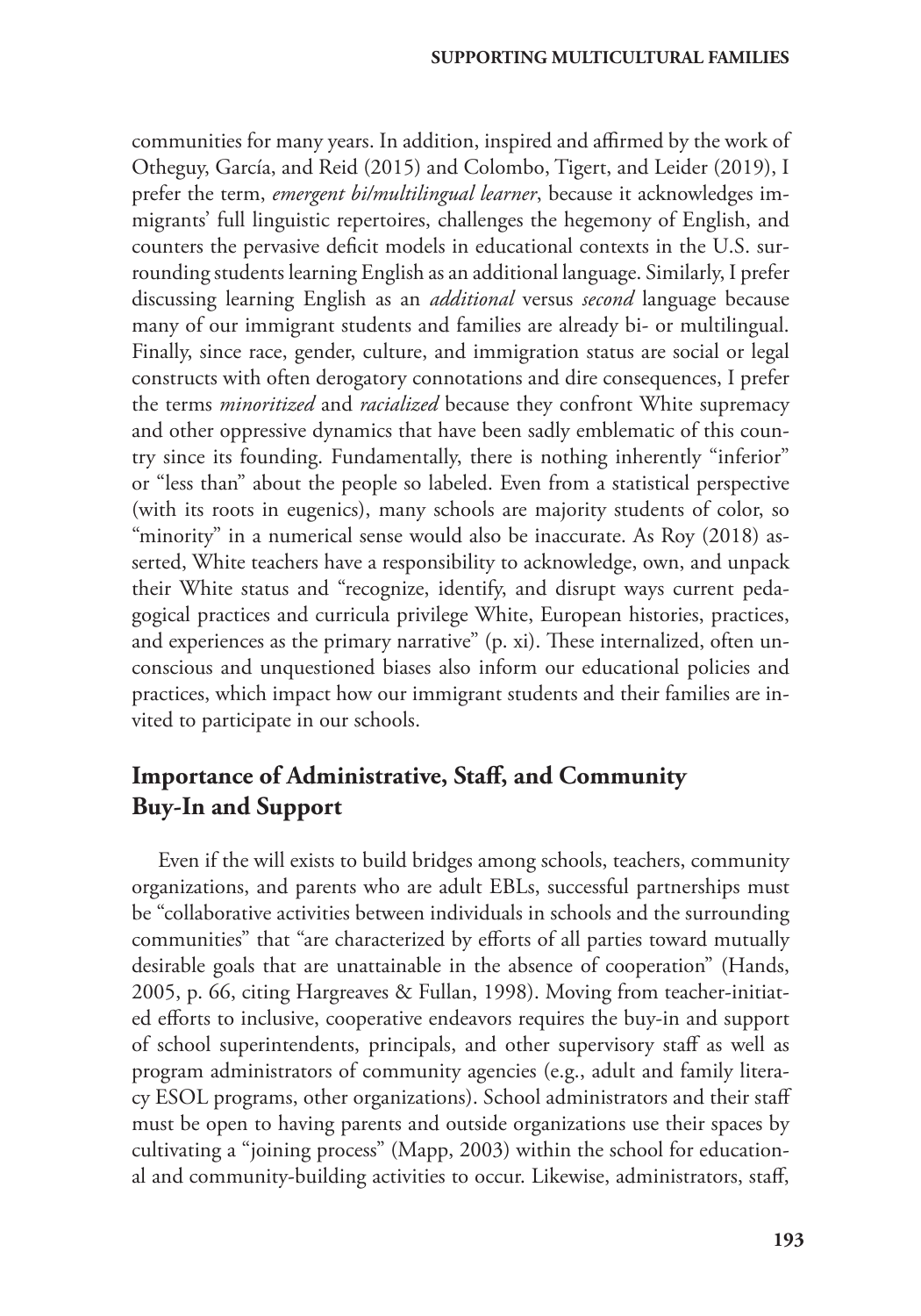and teachers of family literacy programs and other community resources must welcome school personnel into their spaces to promote this cross-pollination of knowledge and resources.

Although the implementation of these proposed activities would likely occur during the academic year for the public schools (typically September to June), the preparation and coalition building required would need to begin well in advance of implementation among organizations and agencies with whom the programs ideally already have relationship. Since mutual trust and respect are essential with any collaborative effort, strong relationships must be evidenced among all stakeholders, and such relationships simply take time to cultivate and build. There is no uniform formula or recipe for developing these relationships because each school district and community has its unique histories and circumstances. Effective partnerships are also based on clear, concise, mutually agreed-upon plans that are characterized by reciprocity, flexibility, and robust personal networks (Hands, 2005) in order to implement activities that are effective and yield the desired impact (Shiffman, 2019; Yol, 2019).

# **Community-Based Activities**

The community-based activities proposed will focus on adult and family literacy programs and the public libraries nestled within the community as points of coalition-building among immigrant parents who are EBLs, public schools, and community resources.

### **Outreach to Adult and Family Literacy ESOL Programs**

This family–school–community collaboration could have school personnel do presentations, bi/multilingually if need be, to immigrant parents in family literacy ESOL programs. After all, many parents who are EBLs enter adult ESOL classes specifically to become more involved in their children's educations, including engaging more fully and independently with the children's schools (Shiffman, 2019). These presentations could address topics such as (a) applying to middle/high schools and colleges; (b) how the educational system operates in the U.S., particularly public schools; (c) school resources, especially interpreters, parent coordinators, and parent–teacher organizations; (d) appropriate community resources germane to immigrant families; and (e) expectations regarding parental involvement and engagement with schools and their children's education by linking them to appropriate school- or community-based activities and events. These presentations should be done in culturally responsive and sustaining ways (Paris & Alim, 2017) that incorporate "language ambassadors" or "bicultural agents" from the school who can act as cultural and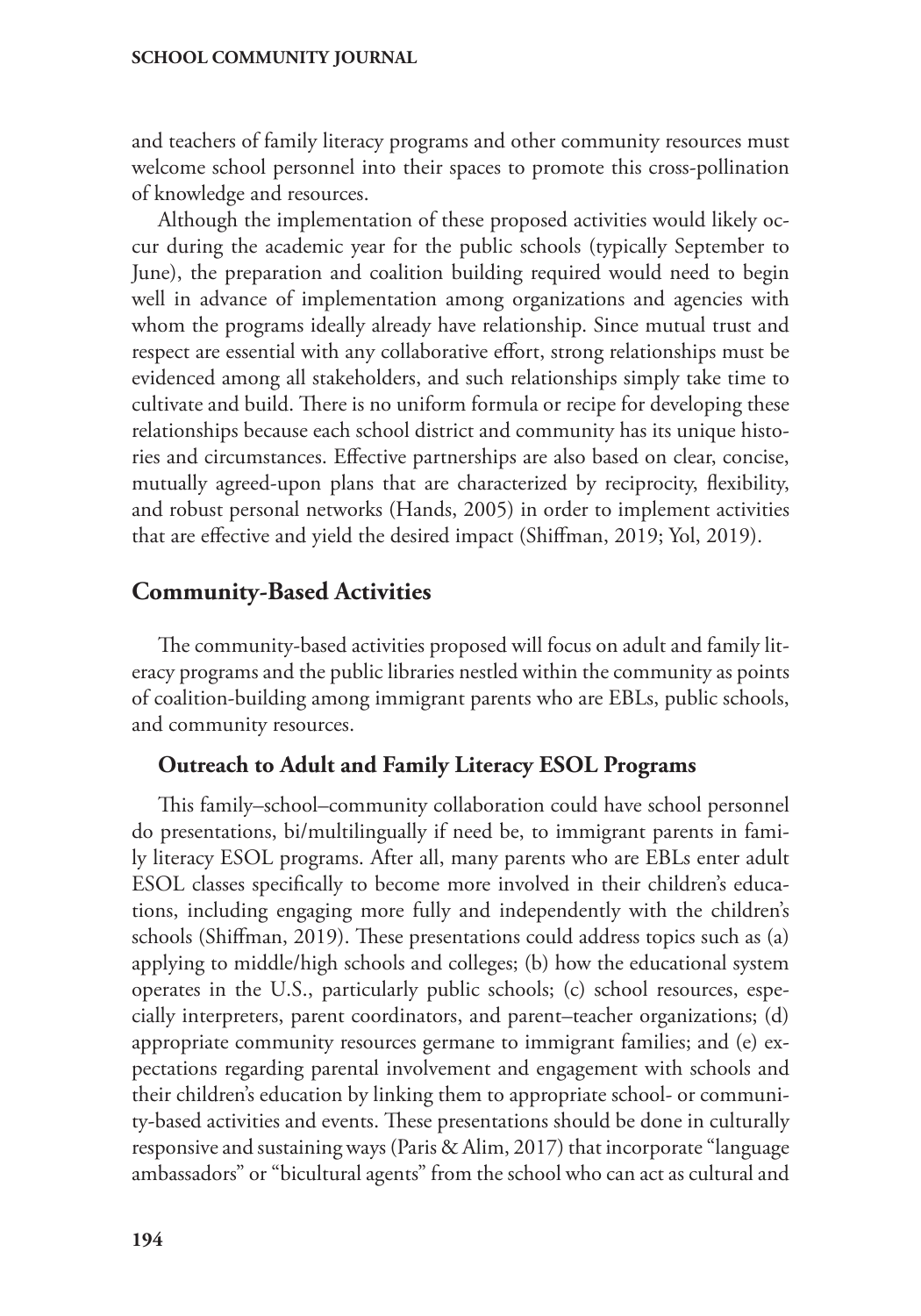language brokers for the parents (Shiffman, 2019). Having trained interpreters is not only required by federal law but is also critical in building relationships between immigrant parents and school personnel. School personnel (and the interpreters themselves) also need to be trained to ensure the interpreters remain inconspicuous, so the communication is between the parents and the school personnel and not the interpreter and the parents (Gardner, 2019). Excellent resources for training interpreters include Cross Cultural Communications ([www.cultureandlanguage.net\)](http://www.cultureandlanguage.net) and for school interpreters specifically, SeSo, Inc. ([www.sesoincga.org\)](http://www.sesoincga.org).

Equally important is to be flexible with the timing of informational meetings as most family literacy programs occur in the evening or on weekends. Providing a meal, snack, and childcare could also lessen the socioeconomic burden experienced by many immigrant parents and act as a gesture of goodwill that will build community (Georgis et al., 2014). This particular activity could easily be modified to an online/virtual format, which would also address the concern about the timing of presentations. The challenge is to ensure that the immigrant families have access to adequate technological support to participate in the interactive online format, especially with more limited access to public libraries and other public "hot spots" due to COVID-19 closures.

#### **Leveraging Libraries to Promote Intergenerational Family Literacy**

Because "libraries are free, trusted, safe, and welcoming places in virtually every community that can help counterbalance [societal] inequities" (Lopez et al., 2016, p. 1), staff can often address issues of equity and access for immigrant families, especially those from lower socioeconomic backgrounds; however, community libraries are often an underutilized resource. Martinez (2008) found that librarians understood the "importance of forming home, school, and community partnerships" (p. 103) to nurture success in school and expressed a commitment to expanding their outreach efforts to the "neediest populations" (p. 102) in their communities. If hiring additional instructors to teach intergenerational bilingual classes proves cost-prohibitive, perhaps using existing staff and resources in community libraries could promote bi/ multilingual family literacy. Providing opportunities for "young dual-language learners" as they "maintain their native [or heritage] language while also learning English" supports family engagement and participation in their children's education (Lopez et al., 2016, p, 4). Even less formalized and structured classes can promote the development of bilingual skills from early childhood onward (Barac et al., 2014) and can foster school success via stronger executive-control skills and the ability to understand and respect perspectives not their own (Conboy et al., 2015) as well as nurture positive attitudes toward school and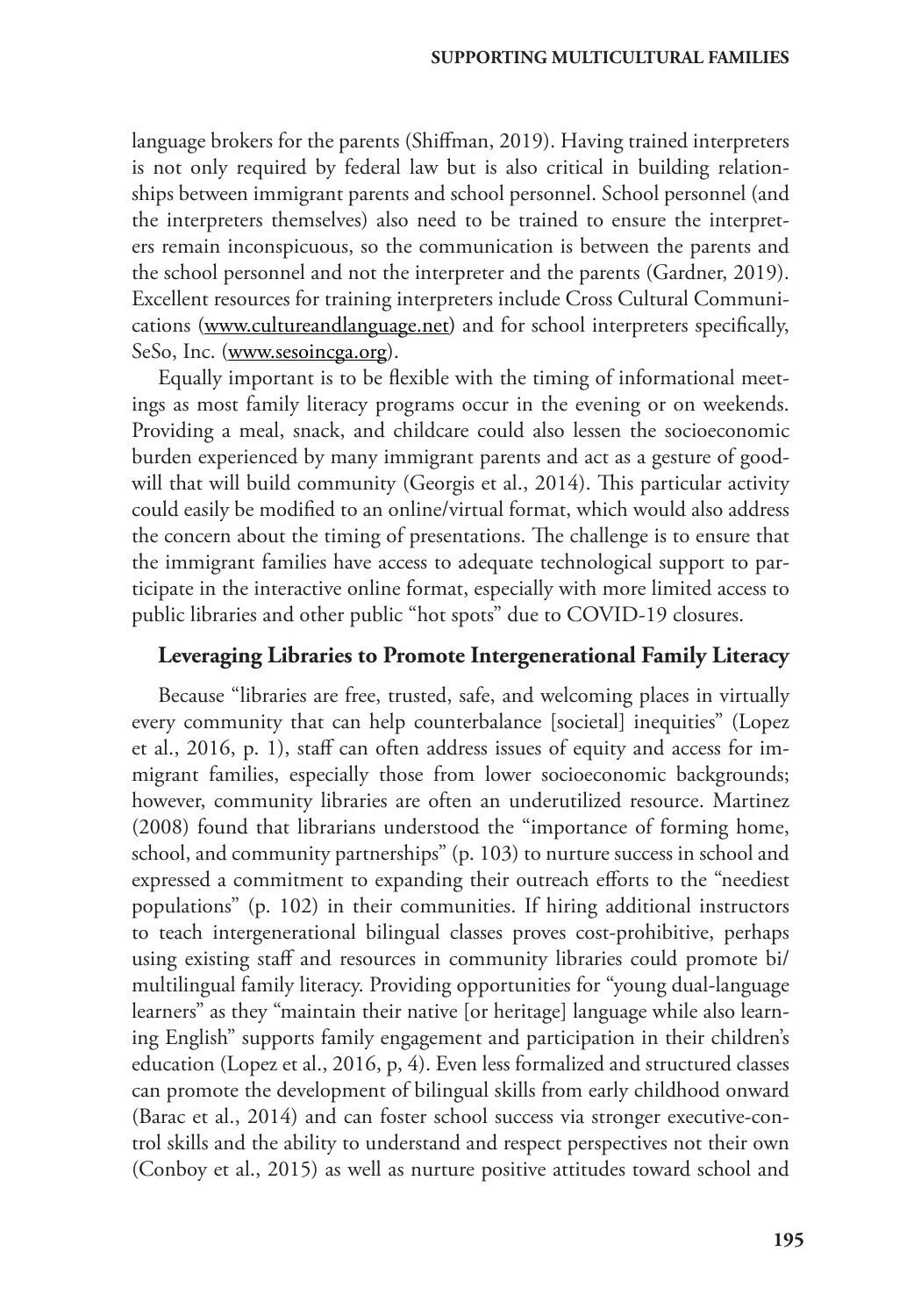learning (Domina, 2005). Haddix (2015) found success in supporting literacy and the creative expression of minoritized students by offering free writing workshops at local community organizations and public libraries. Ultimately, these workshops accessed "the voices of individuals often ignored as active agents in their own learning" (p. 67) and encouraged them to become more self-sufficient and autonomous learners. The philosophical underpinnings and pedagogical goals of Haddix's writing workshops are akin to those of the Stories to Our Children program detailed below and the intergenerational bilingual classes proposed later.

One library-based project, the Stories to Our Children program, was co-sponsored by a university teacher preparation program, a school district, and community volunteers in the southwestern U.S. (Rosado et al., 2015). The goal of the project was to address the dearth of authentic, culturally relevant literature for the Latino children in the community. This six-week program was developed on the premise that "sharing stories, in writing or orally, can create a lasting bond between parents and their children" (p. 75), where "learning [together] is nurtured and passed from one generation to the next" (p. 88). The parents and some of their children were tasked with becoming authors and given support as they crafted 77 stories and poems, with most written only in Spanish, some written only in English, and others bilingually. Using a free publishing software program, volunteers from the university and community, in collaboration with library personnel, typed the stories, added corresponding illustrations, and prepared the compiled manuscript for publication. In the end, each author was given a copy of the book, and there was a book-signing celebration in the library where the original handwritten stories were displayed. In addition to leaving with a signed copy of the collective manuscript, the EBL authors left the program with a renewed sense of agency, cultural and linguistic identity, and pride (p. 88, citing Strommen & Mates, 2011) and the library augmented its collection of culturally responsive literary materials. The use of volunteers and sharing existing community resources also makes this activity more cost-efficient and viable.

### **School-Based Activities**

As mentioned previously, the focus of these engagement activities will be those offered on school premises, so crossing the thresholds of public schools becomes the norm for immigrant parents. The school-based activities proposed will focus on different formats of PD for school personnel, intergenerational bilingual classes, community fairs at the school, and conversation/work groups that bring immigrant and nonimmigrant parents together.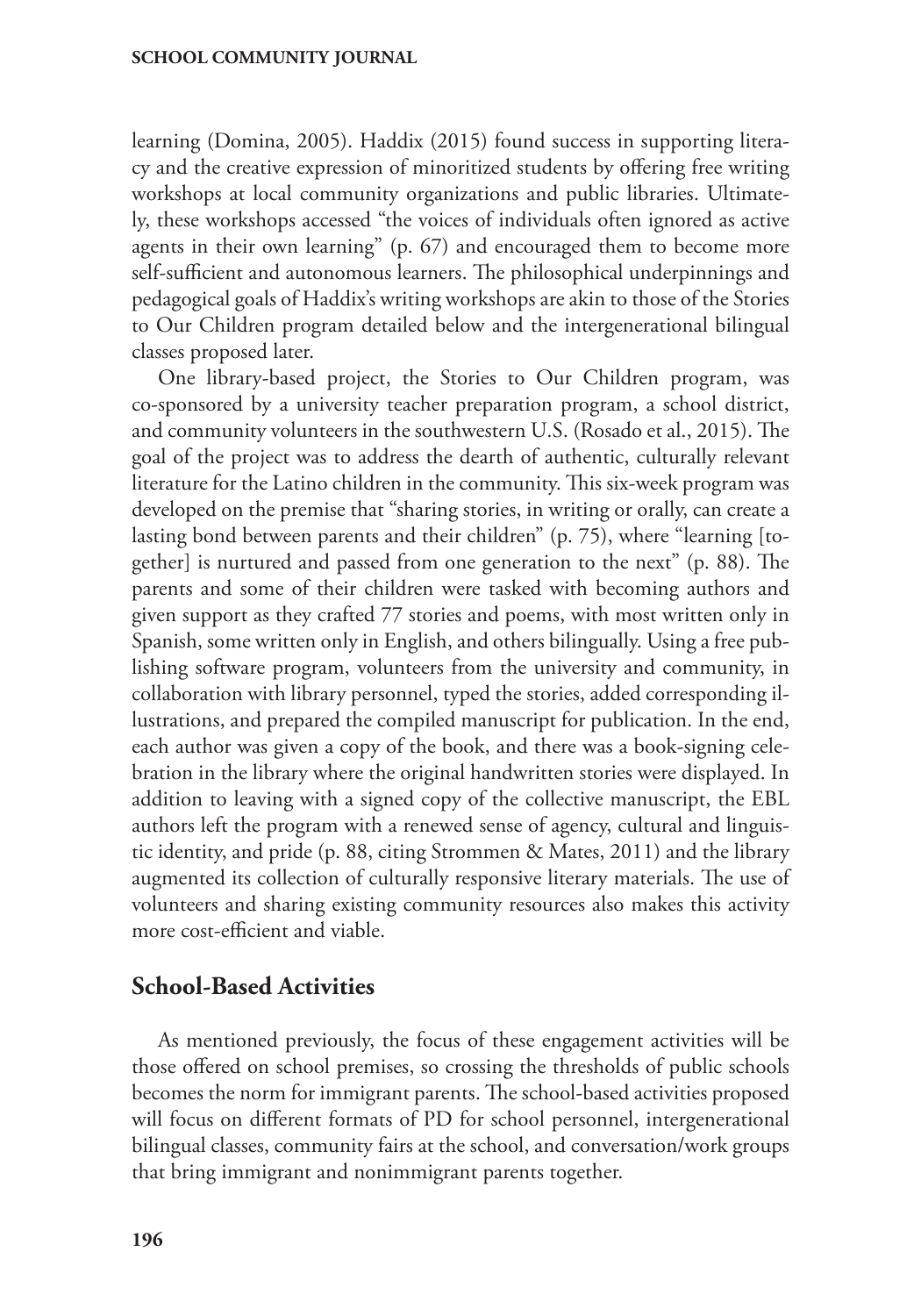### **Professional Development for School Personnel**

One activity or series of activities that could humanize the interactions and build relationships among school staff and immigrant parents who are EBLs and enhance parental engagement are professional development activities (Bermudez & Padron, 1987; Grinberg & Goldfarb, 1998; Hoover-Dempsey et al., 2002) that feature the parents and their children prominently. After all, one major goal of reaching out to parents should be reducing misunderstanding and conflict with school personnel by educating staff about the immigrant parents' cultures and expectations (Sohn & Wang, 2006) and bringing the voices of immigrant parents into the consciousness and decision-making process of the school (Georgis et al., 2014).

#### *Testimonials From Immigrant Parents With Guided Discussions*

With the guidance, support, and collaboration of community-based family literacy ESOL programs, a "speakers bureau" of immigrant parents could be developed. Given the power of narrative and the use of personal testimonials, or "*testimonios*" in Spanish (Campano et al., 2016), creating a professional development activity for all school personnel—from security guards, cafeteria staff, teachers, and principals to other administrative and support staff—that centers on adult immigrant EBLs whose children attend the school could be a compelling first step. Nonimmigrant parents should also be invited to attend in the hopes of identifying and building consensus related to common concerns and misconceptions shared among all parents in the school and to dismantling any "us–them" mentality that might exist. Having a diverse group of parents share their immigration stories about settling and creating a life in the U.S. and negotiating the public school system, including any challenges and obstacles encountered, might foster understanding and empathy.

Following parent testimonials, small group discussions could be facilitated by teachers and staff from the family literacy ESOL programs that the parents attend (for moral support) with one of the parent testimonial presenters and other nonimmigrant parents in each group. In this way, parents and school personnel can come to know one another on an interpersonal level through a facilitated conversation. By asking questions of interest, concern, and respectful curiosity of one another, school personnel and nonimmigrant parents can learn more about the other parents' experiences as immigrants, and each parent could gain understanding about school culture in the U.S. One "table topic" could be clearly explaining the often-complicated rules, regulations, and policies that govern the administration of public schools and untangling services for EBLs who are in the process of acquiring English as a fundamental starting point (Berger, 2000, as cited in Yol, 2019). In this way, the parents can gain needed insights and knowledge about public schools and use the power of their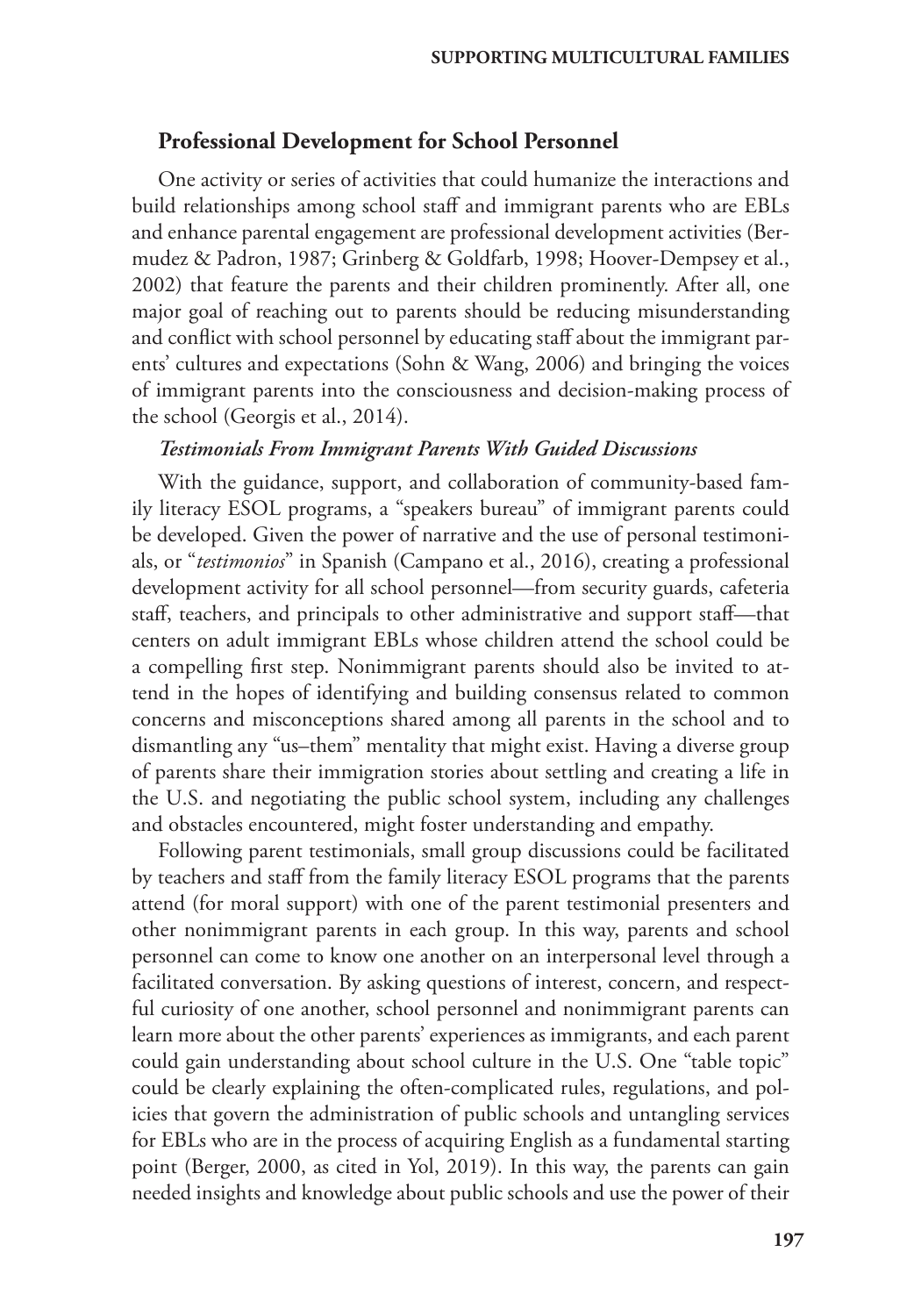lived experience to develop more authentic relationships with school personnel (Sohn & Wang, 2006) and other parents. Similarly, the immigrant parents could foster more confidence in their ability to communicate openly and "from the heart" in English and identify areas of common concern with the nonimmigrant parents that could be addressed in their conversation/work groups as discussed below.

### *Online Video Modules*

For adult immigrant EBLs who might lack the confidence in their language proficiency or are simply terrified of speaking in public to a large group of people whom they see as their social superiors, videotaping might be an easier way for their stories to be told. Videotaping could occur in a private, familiar location and subsequently be edited for content and consistency. The beauty of videotaping is that, with the parents' consent, the video can be uploaded to an online platform or shared more widely for use in other public educational or academic venues, including meetings of the parent–teacher organization. Another benefit of videotaping is scheduling, as professional development events for public school personnel might occur during hours that are inconvenient for immigrant parents to attend due to their work, family, and/or childrearing responsibilities. Similarly, staff and other parents could view the videos at their leisure then come together for facilitated discussions in person or online. The flexibility of this technology respects the busy, complicated lives of immigrant parents, other parents, and school personnel alike while creating a space for the immigrant parents' counterdiscourses (Fraser, 1992) to challenge the existing status quo and spark needed social and educational policy change. This activity is tailor-made to the realities of the COVID-19 pandemic and its mandates around physical distancing.

### *Dramatic Presentations From Immigrant Students*

Inspired by the innovative educational programming of the Roundabout Theater Company (n.d.), another professional development activity for school personnel and the parent–teacher organization that could promote educational justice and equity revolves around dramatic presentations conceived and produced by multicultural groups of students. Similar to the *testimonios* advocated for by Campano et al. (2016) and DeNicolo et al. (2015), these presentations could showcase participants' immigration to the U.S., their emerging multilingual and multicultural identities, and their experience as students in public schools. Following the presentation, there could be a brief question, answer, and discussion period for school personnel and parents in attendance to inquire about the students' creative process in the hopes of understanding their backstories and daily lives outside of school more authentically. Often, the use of art,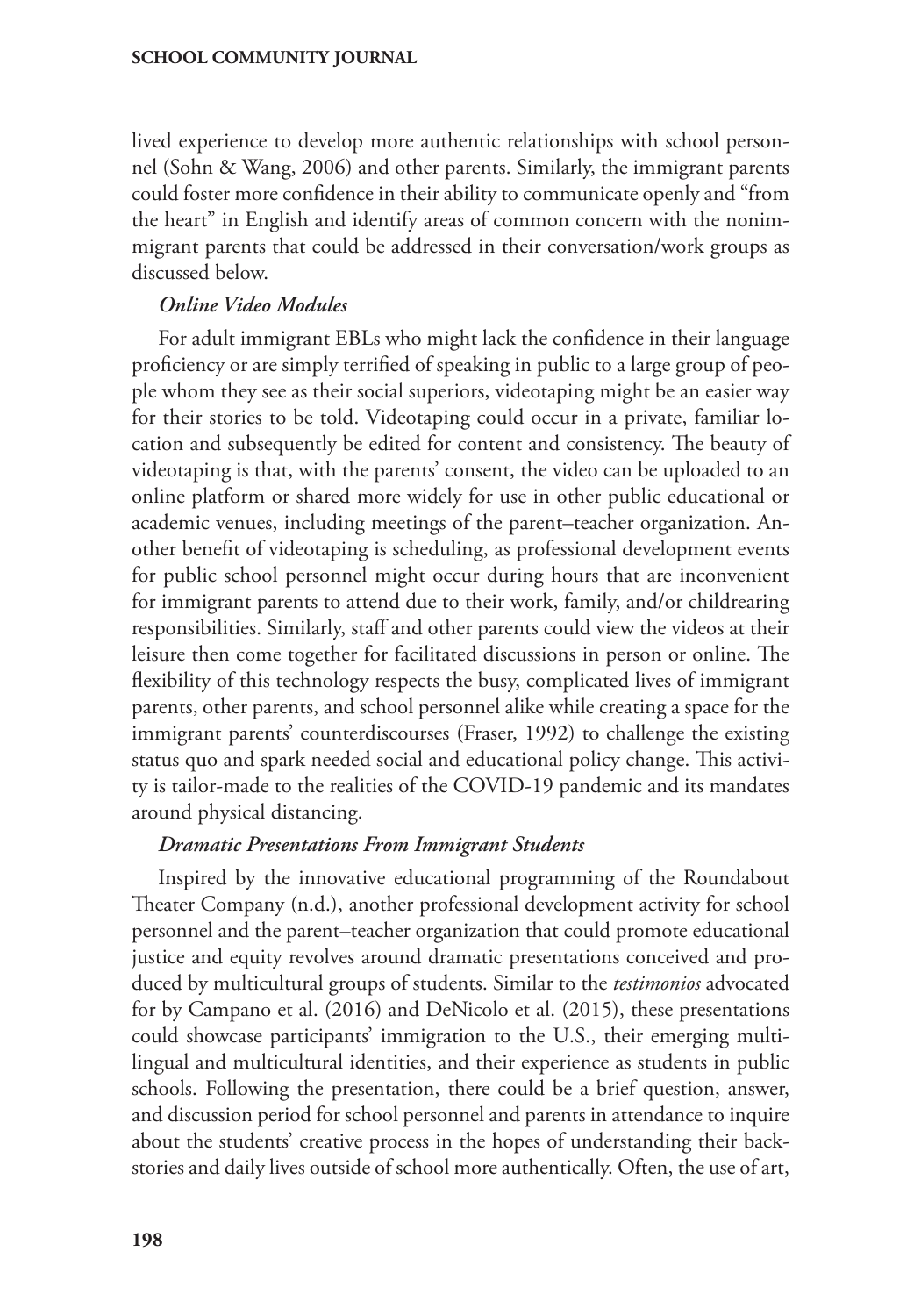literature, and drama can spark more soul searching and introspection and be more impactful and transformative than direct confrontation or informational lectures. In this way, school personnel and parents in the community can experience children they see every day in a different light and more fully appreciate the children's "community cultural wealth" (Parmegiani, 2019; Yosso, 2005, 2006) in their roles as cultural ambassadors and language brokers for their families and communities. The use of the students' full linguistic repertoire or translanguaging (Otheguy et al., 2015) in these dramatic presentations might inspire teachers and other school personnel to leverage students' existing bi/multilingual capabilities and social/cultural capital from outside the classroom to help them acquire academic literacy and other discipline content knowledge in English (Parmegiani, 2019). These dramatic presentations would be appropriate for upper elementary through high school students as well as in postsecondary settings for instructors, staff, and faculty. From my own experience, I know that such student-inspired dramatic presentations have occurred at the community college level with great success and profound impact. This activity could also be easily adapted to an interactive, online/virtual format to address concerns about COVID-related physical distancing. A software platform like Zoom or Google Meet even allows for the creation of break-out groups.

In sum, the goal of these PD activities should be to highlight our common humanity and struggles and to reinforce the importance of getting to know each student or parent as an individual. This promotes fair, equitable, and differentiated treatment and access to opportunities for everyone, regardless of immigration status or home language.

### **Intergenerational Bilingual Classes at the School**

Brown (2011) argued that public schools, as a microcosm of the larger society, should aim for bi/multilingualism and bi/multiliteracy as social justice and equity issues because encouraging "people with different ethnic and language backgrounds to be who they are…enriches [a pluralistic] society with multiculturalism" (p. 36). If students' lived experience is honored and their bi/multilingualism and bi/multiliteracy are valued and appreciated, children of all ages "will be less likely to shun communication in their mother tongue" (Brown, 2011, p. 36).

Since family literacy interventions have been found to increase parental involvement in schools (Vera et al., 2012, citing Freeman & Freeman, 2007 and Olsen, 1997), another way of enhancing parental engagement and maintaining students' home/heritage language from PreK through secondary school and helping immigrant parents learn English and understand American culture and society is through intergenerational bilingual or "family literacy" (Sohn &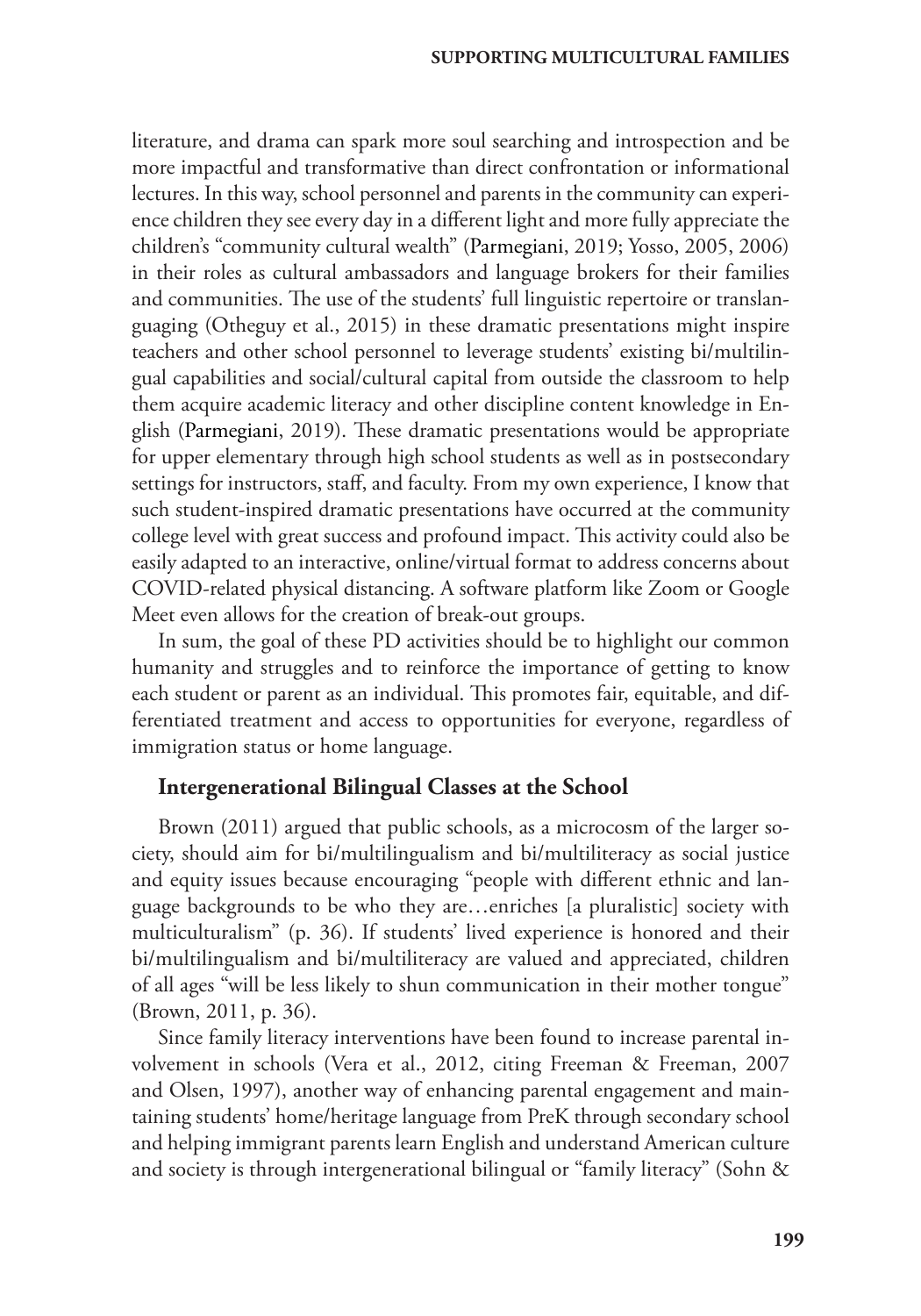Wang, 2006, p. 131) classes hosted in the school. Such a school-based program would validate the school's commitment to honoring all community members by creating a welcoming environment for multilingual immigrant parents and addressing a potential obstacle to their more authentic participation in their children's education. Having higher English language proficiency will also help immigrant parents function more autonomously in the community and provide them with more educational and vocational opportunities. Similarly, promoting the maintenance of the home/heritage languages at an academic level will confront the "subtractive bilingualism" that can occur when children are promoted to English-only classes as quickly as possible.

Fundamentally, intergenerational bilingual classes will enable parents to showcase mastery of their home/heritage languages, instill a sense of cultural pride in their children, and affirm the value and marketability of bi/multiliteracy and bi/multiculturalism in an interconnected world and global economy (Poza et al., 2014). This degree of parental involvement in their children's education will promote positive attitudes toward lifelong learning and assist with any younger children's behavioral adjustments to school (Domina, 2005). Similarly, such classes can also attempt to equalize the children's rapid adjustment to the new culture and language and the typically slower acculturation process for their parents. Phinney (1990) called this difference in adjustment between parents and children "acculturation gaps" and Hwang and Wood (2009) "acculturative family distancing." Any unaddressed "acculturation gap" can potentially add stress to family relationships by making the family unit feel less cohesive, which, in turn, could compromise the children's mental health, sense of identity, and the executive functioning skills required for success in school.

In my work in family literacy ESOL programs, I have found that children love to "show off" what they know and help their parents learn English. Additionally, research in second language acquisition cites the importance of developing academic literacy in students' L1 to enhance additional language acquisition (Gass & Selinker, 2008; Lightbown & Spada, 2013). Much like the ESOL classes described in Campano et al. (2016), helping parents learn at least functional English to negotiate the school system, engage in parent–teacher conferences, and advocate for their children is essential (Shiffman, 2019). Acquiring academic literacy in English, at least basic reading and writing, is also crucial for immigrant parents to have more vocational opportunities and to enjoy a higher standard of living in the U.S. Many parents may have experienced limited or interrupted formal education (SIFE), so classes in their L1 would be a good way to enhance parents' L1 literacy skills, which, in turn, can ultimately enhance their English-language acquisition. Similarly, such classes would help children develop higher levels of literacy in their home/heritage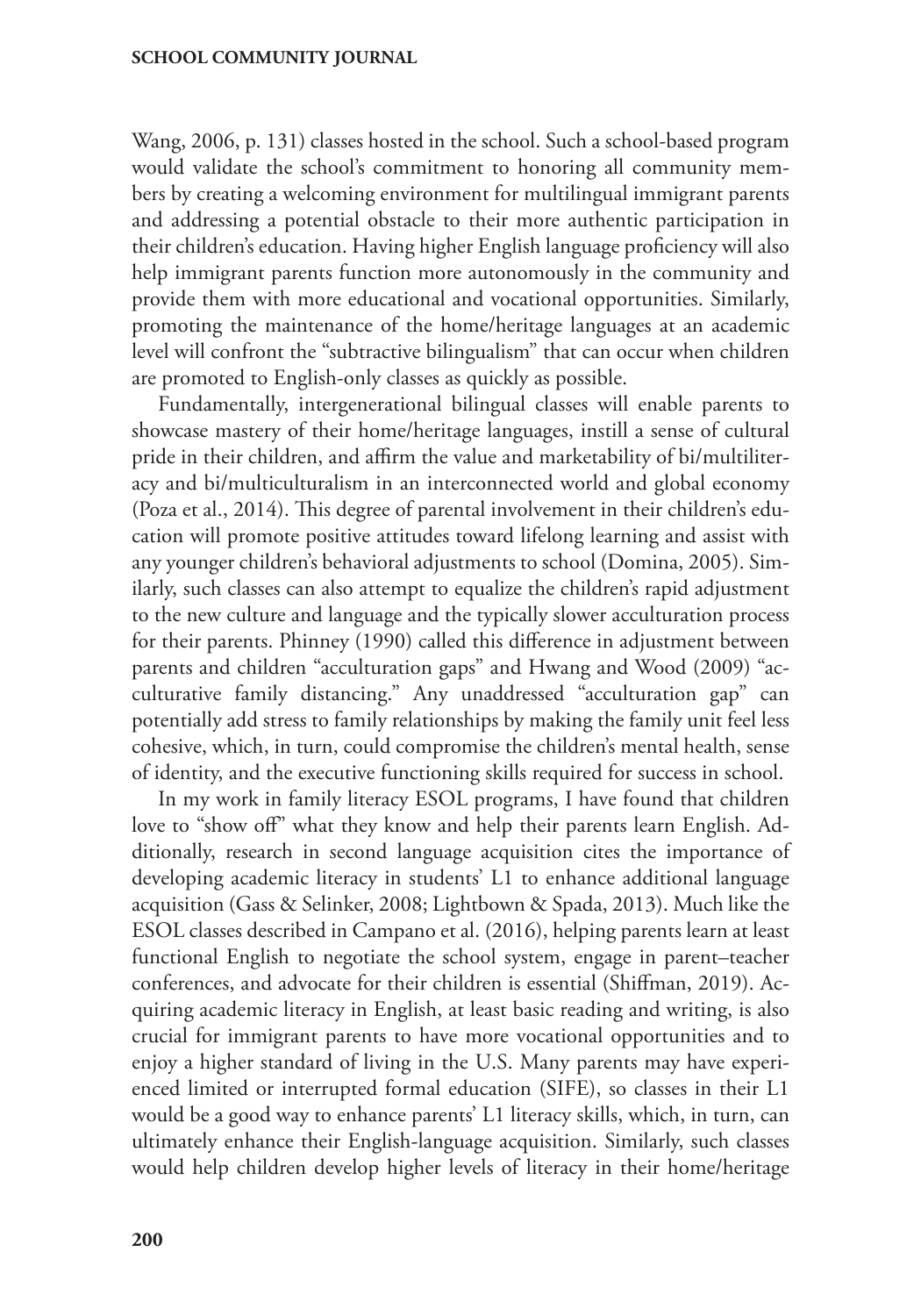languages, which will promote their academic bi/multiliteracy. Learning together will also foster stronger bonds between parents and children as they both endure and ideally overcome the "culture shock" that can accompany adjusting to a new country, society, and culture. As mentioned above, this type of instruction could also address "subtractive bilingualism" while explicitly honoring, respecting, and fostering fluency in languages other than English, which would also send a strong message to the monolingual English-speaking students in the school. Perhaps they, too, might see the value and be inspired to learn and acquire a language other than English.

These classes would require bilingual teachers who can teach in the students' (parents and children) L1 and English with equal facility. These classes would promote functional bilingualism/biliteracy by building on their students' existing strengths and using inclusive pedagogical approaches like translanguaging (Otheguy et al., 2015; Parmegiani, 2019). Parents can showcase their literacy skills in their L1, and children can showcase their English language skills, so each can support the other in fostering academic bilingualism and biliteracy. In addition to future vocational and educational access and achievements, higher levels of bi/multiliteracy could also enhance families' civic participation.

Scheduling the classes would need to occur outside of school hours and accommodate immigrant parents' work schedules, family responsibilities, and religious practices. Perhaps childcare for children too young to participate in the classes and food could be provided to help mitigate the socioeconomic realities and time constraints of many immigrant parents. A free to low-cost way of providing childcare could be to create service-learning projects for older students in the school district who have an interest in caring for children or working in early childhood education. Homework assignments from the classes should promote collaboration between public school students and their parents to cultivate intergenerational understanding and respect. This shared academic work could also nurture enhanced parental involvement in the children's schools. The activities should also be age-appropriate for children and mindful of the parents' language proficiency and educational and academic backgrounds. Provided that immigrant families have the requisite technology and access to the internet in their homes, these classes could also be easily adapted to an online/virtual format and would address many of the obstacles listed above (need for childcare, transportation, etc.).

Having the instructors of these intergenerational bilingual classes partner with special education and immigrant-serving agencies and organizations in the community is also important. As Birman et al. (2007) asserted, "without valid, culturally sensitive assessments available in the immigrant student's native language, it is impossible to determine whether the child's [or parent's] difficulties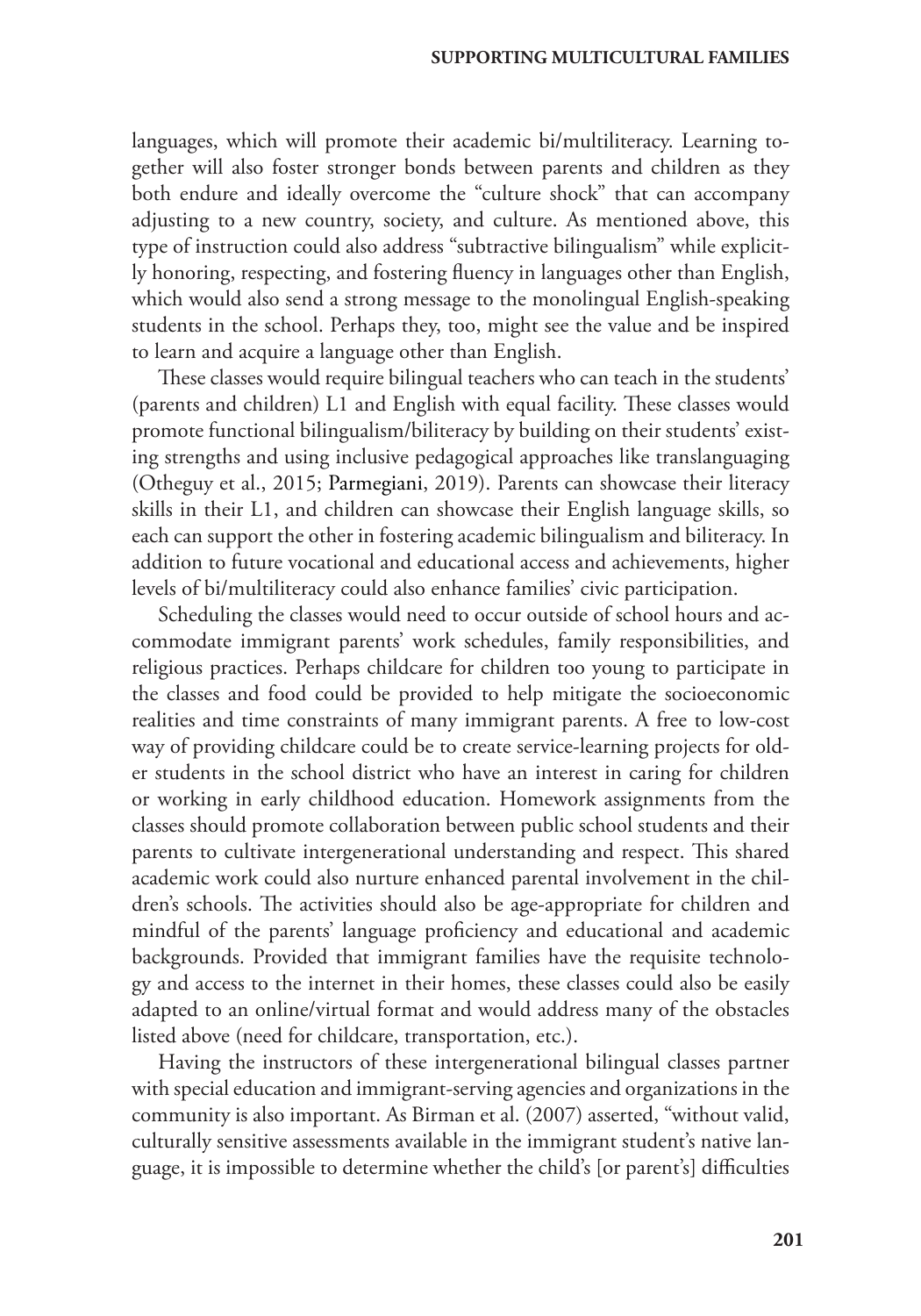are due to cultural adjustment or disabilities and to arrive at a definitive diagnosis" (p. 15). Finding trained professionals to conduct psychoeducational assessments or provide other services bi/multilingually, including mental health support, may prove challenging but is crucial in reducing potential miscommunication (Shiffman, 2019). Fostering and sustaining connections with trained, bi/multilingual professionals is another area worthy for immigrant family–school–community collaboration and activism.

# **Conversation/Community-Service Groups With Immigrant and Nonimmigrant Parents**

Immigrant families are not the only ones who can feel unwelcome and "face considerable sociocultural barriers to educational involvement" (Sibley & Dearing, 2014, p. 816). Many American-born parents—especially parents of color or low income—faced discrimination in their own schooling experience, often feel mistrust of school personnel and apprehension about becoming equal educational partners, and can thus be similarly reluctant to enact what they feel is "interfering" in their children's education at school (Sibley & Dearing, 2014). In addition to the ways that nonimmigrant and monolingual English-speaking parents were incorporated into other suggested activities, this activity focuses on bringing all parents in the school together around areas of common concern.

Consistent with adult learning theory (Knowles et al., 2015), adult EBLs are typically more pragmatic and appreciate the "immediacy of application" (Hanstock, 2004, p. 81) of practicing and improving the language they have acquired in "real life" situations. In my experience, I have found adult EBLs love conversation groups where they can practice speaking and communicating with native speakers of English in authentic, not contrived, ways. By forming these conversation/community-service groups, all parents in the school, with interpreters if need be, can join forces around areas of common concern or address an unmet need or neglected area in the school or community. For example, perhaps the parents could organize the community, including their children, to clean the school's playground or the areas surrounding the school or to maintain and mend malfunctioning equipment on a weekly basis or to paint murals inside and outside the school that represent their diverse multicultural/multilingual community. Perhaps the availability of fresh produce is scarce in the surrounding community. Inspired by former First Lady, Michelle Obama, and resources like Kids Gardening and their excellent 2016 guide on "Starting a Community Garden on School Grounds," the parents could organize and oversee a community garden whose produce could be used in the school cafeteria, sold to the community, or distributed to local food pantries. Other community-service ideas could include organizing visits, performances,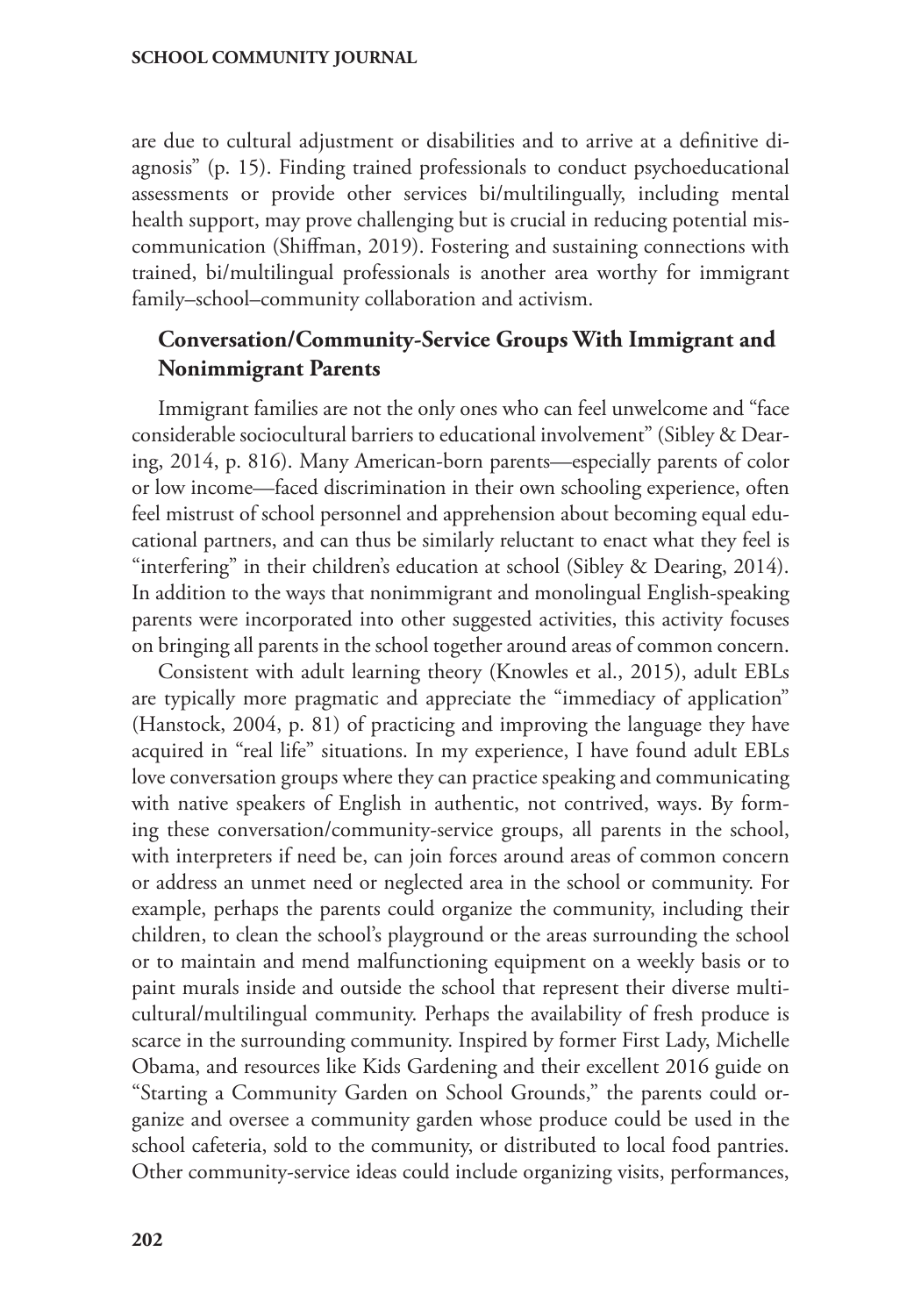or game days at the local senior center or nursing home to promote intergenerational understanding and to attend to a population that is often overlooked and isolated in the community. Organizing a food drive and delivery of food packages and meals to homebound sick and elderly is another way of building an inclusive sense of community. Collecting donations with notes from the children to send to military personnel serving overseas or collecting donations for a worthy charitable organization would be other viable community-service options. Volunteering at the local animal shelter where the children and parents could learn how to care for animals, walk the dogs, or do basic obedience training could be yet another viable community-service opportunity. For more ambitious community members, doing the preliminary training for service animals or therapy pets is another way of helping those in need in the community. Provided there is access to the internet and other required technology, the conversation component of this activity could be modified to an online/ remote format. Some of the community service activities might need more adjustment (e.g., delivering meals to the homebound elderly in a contactless way or interacting with them via computer or cell phone software instead of in person) or be limited or thwarted entirely due to the needs for physical distancing required to curb the spread of the COVID-19 virus.

#### **Community Fairs at the School**

Having schools host community resource fairs on their premises that feature organizations and agencies that cater to the needs and concerns of immigrant families would communicate to immigrant families and their children that they are respected and valued as essential parts of the school community and that their psychosocial and survival needs and concerns are legitimate and merit appropriate and timely interventions. Going to a school versus to agencies in the community known to provide immigration services could destigmatize the process and protect the confidentiality and anonymity of the families and children involved, especially those who are fearful of publicly revealing or accessing services due to a precarious immigration status. Agencies at the fair could include specific immigrant and refugee-serving agencies that support families' safe and successful transition to the U.S. and organizations that provide free or low-cost bi/multilingual child care; assessment for public benefits, like Medicaid, state-sponsored health programs, and food stamps; and referrals to free or low-cost medical, dental, and mental health services. Other multilingual social service providers, such as those providing culturally sensitive and linguistically appropriate vocational training, job placement, and domestic violence services, should also be included. Given the current reality of capricious and unpredictable arrests and deportations, providing access to trustworthy bi/multilingual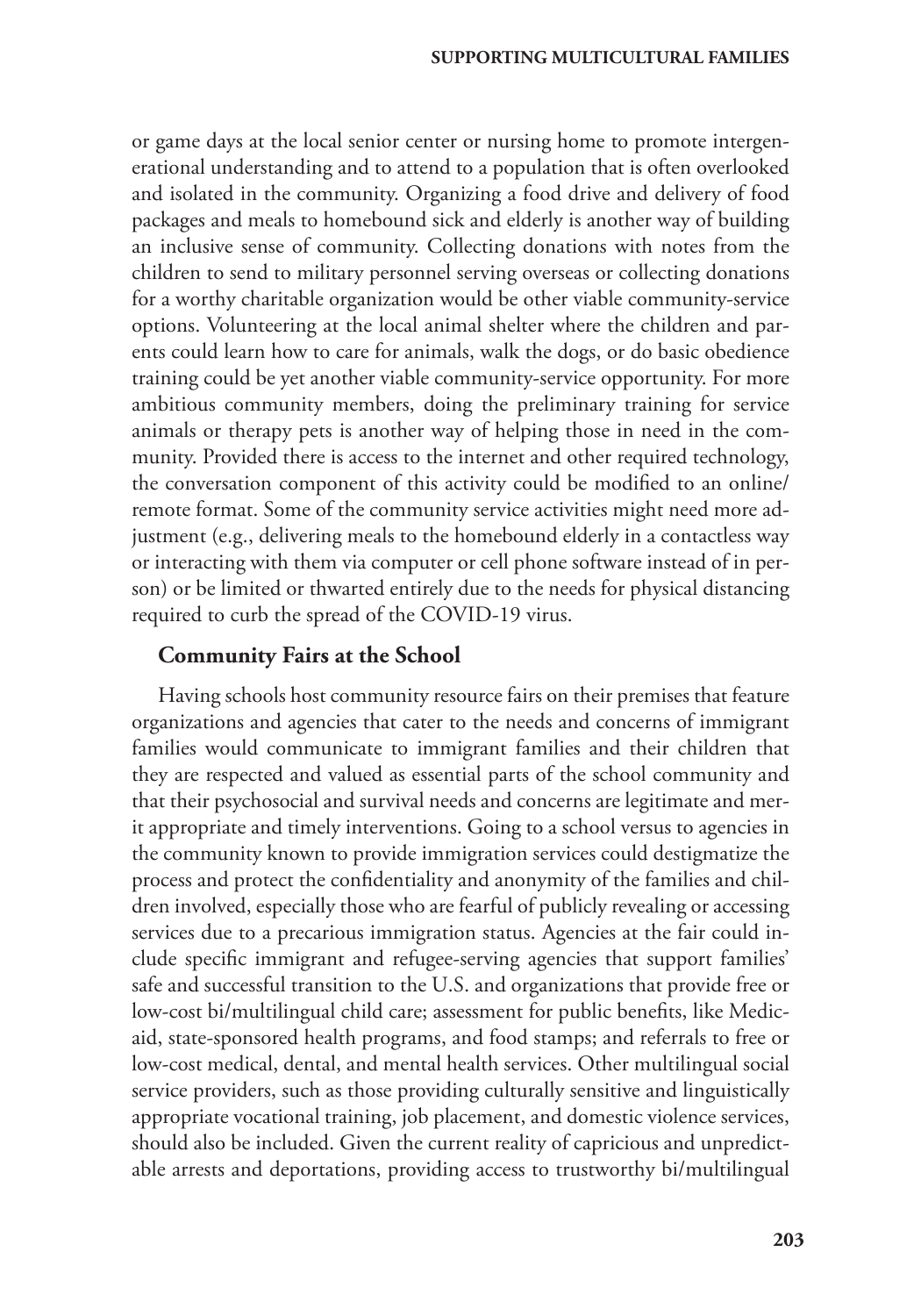legal services around immigration issues would convey that all families are welcome in the school, regardless of immigration or documentation status. This access to sound legal counsel and referrals to agencies that assist in emergency planning should one or both parents be deported has become urgent, especially in "mixed status" families where one or both parents are undocumented and the children are American citizens. If need be, these community fairs could become a montage of video clips from a variety of organizations and presented via an online format.

Expanding beyond the occasional community fair to a more comprehensive and consistently available alternative, many communities provide holistic "wraparound family support" (Georgis et al., 2014, p. 24), especially to immigrant students and their families, through community schools. Community schools are grounded in the research literature (Davies, 1993; Desimone et al., 2000; Georgis et al., 2014; Stefanski et al., 2016) and can become the "onestop, safe place" for immigrant parents "to seek support for everyday needs" (Georgis et al., 2014, p. 25). As mentioned above, Birman et al. (2007) and Shiffman (2019) would advocate for the collaboration between ESOL and special education specialists in the school and community-based agencies so valid, culturally sensitive psychoeducational evaluations could occur, definitive diagnoses and recommended interventions identified, and differentiated instruction and other accommodations provided. The goal of this family– school–community collaboration through community schools would be to foster more effective and clear communication (Shiffman, 2019) and more comprehensive services tailored to immigrant students and their families that are mutually beneficial and enriching for all involved.

### **Conclusion**

The programming and discussions detailed in this essay could provide a foundation to honor and serve our students and parents who are EBLs. Many of the proposed activities could be done economically by leveraging existing community and volunteer resources and could also be adapted to online/virtual formats to address physical distancing and "lockdown" measures during viral pandemics. The explicit purpose of the multifaceted and diverse activities proposed is to address the fallacy that "one size fits all" in varied situations and contexts and to combat the "deficit thinking" surrounding immigrant parents who are EBLs. The programming's flexible design and implementation are meant to give immigrant families multiple points of entry and engagement with school and community resources, including nonimmigrant parents, so they can transcend merely surviving and actually thrive. One manifestation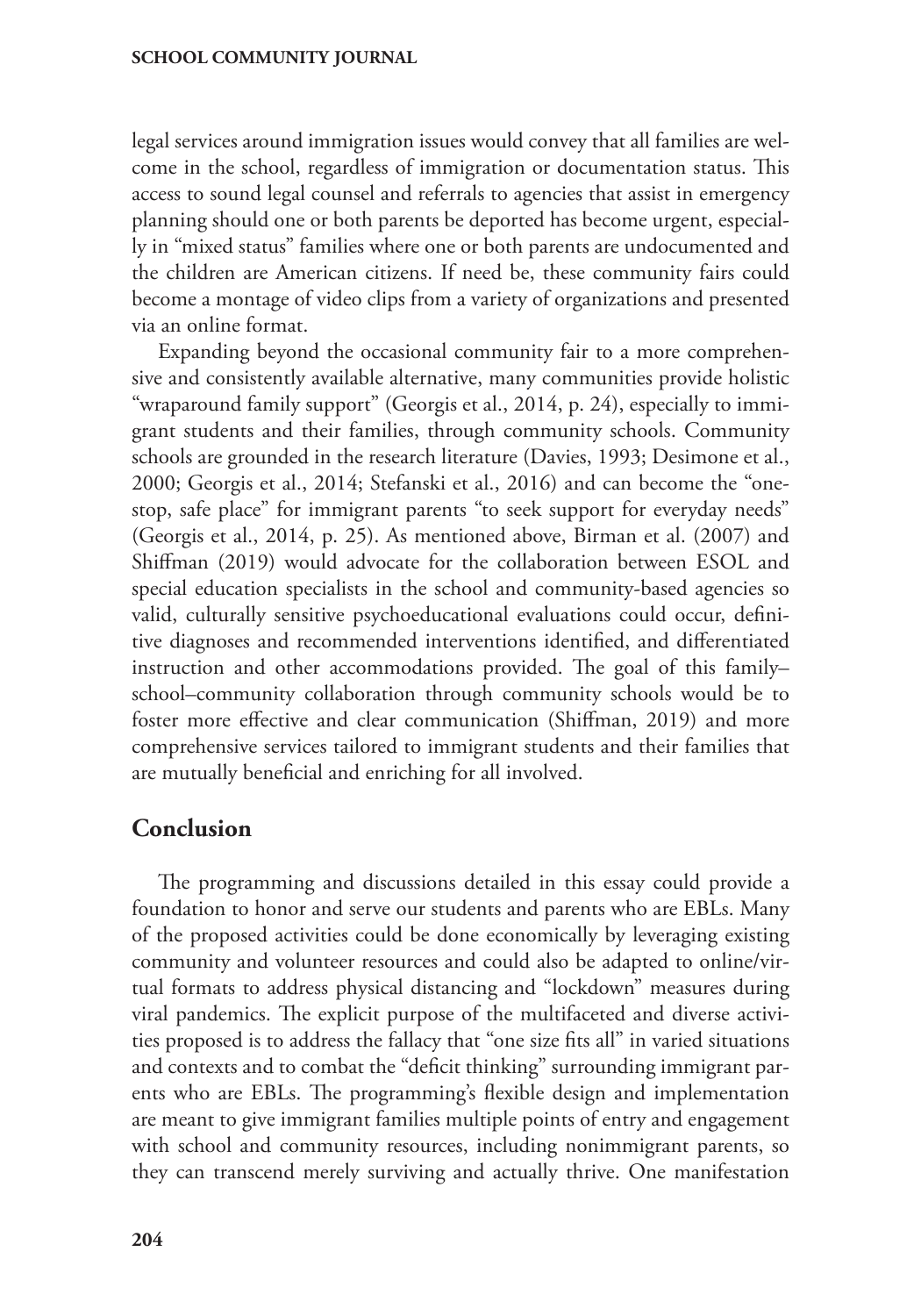of thriving is when children and families realize their academic and vocational potentials or become more actively involved in civic endeavors. This potential is realized when immigrant students are encouraged to explore postsecondary options and placed into academic, postsecondary preparation courses versus being tracked as "non-college" (Luna & Martinez, 2012). If the proposed programs are clearly and effectively communicated in culturally and linguistically relevant and appropriate ways (Paris & Alim, 2017; Shiffman, 2019) and scheduled when immigrant parents can actually attend (Tarasawa & Waggoner, 2015; Yol, 2019), their participation in the public schools and their children's learning will likely increase. Through this enhanced participation, immigrant families and their children could acquire the skills and gain the self-efficacy and confidence needed to engage more fully in their communities and possibly evolve into community leaders and activists who tackle larger societal and policy issues. This enhanced self-efficacy and confidence could also enhance their access and achievement in postsecondary settings, especially higher education (Luna & Martinez, 2012). After all, giving voice and legitimacy to immigrant families and treating them fairly and equitably will likely have a synergistic effect that will enrich not only their own quality of life but also the overall functioning and status of their public schools, their communities, and American society as a whole.

# **References**

- Barac, R., Bialystok, E., Castro, D. C., & Sanchez, M. (2014). The cognitive development of young dual language learners: A critical review. *Early Childhood Research Quarterly, 29*(4), 699–714.<https://doi.org/10.1016/j.ecresq.2014.02.003>
- Berger, E. H. (2000). *Parents as partners in education: Families and schools working together*. Prentice-Hall.
- Bermudez, A. B., & Padron, Y. N. (1987). Integrating parental education into teacher training programs: A workable model for minority parents. *Journal of Educational Equity and Leadership, 7*, 235–244.
- Birman, D., Weinstein, T., Chan, W. Y., & Beehler, S. (2007). Immigrant youth in U.S. schools: Opportunities for prevention. *The Prevention Researcher, 14*(4), 14–17. [https://](https://www.researchgate.net/publication/234735504_Immigrant_Youth_in_US_Schools_Opportunities_for_Prevention) [www.researchgate.net/publication/234735504\\_Immigrant\\_Youth\\_in\\_US\\_Schools\\_Op](https://www.researchgate.net/publication/234735504_Immigrant_Youth_in_US_Schools_Opportunities_for_Prevention)[portunities\\_for\\_Prevention](https://www.researchgate.net/publication/234735504_Immigrant_Youth_in_US_Schools_Opportunities_for_Prevention)
- Brown, C. L. (2011). Maintaining heritage language: Perspectives of Korean parents. *Multicultural Education, 19*(1), 31–37. <https://files.eric.ed.gov/fulltext/EJ986889.pdf>
- Campano, G., Ghiso, M. P., & Welsh, B. J. (2016). *Partnering with immigrant communities: Literacy through action*. Teachers College Press.
- Colombo, M., Tigert, J. M., & Leider, C. M. (2019). Positioning teachers, positioning learners: Why we should stop using the term English learners. *TESOL Journal*, 10(2). [https://](https://doi.org/10.1002/tesj.432) [doi.org/10.1002/tesj.432](https://doi.org/10.1002/tesj.432)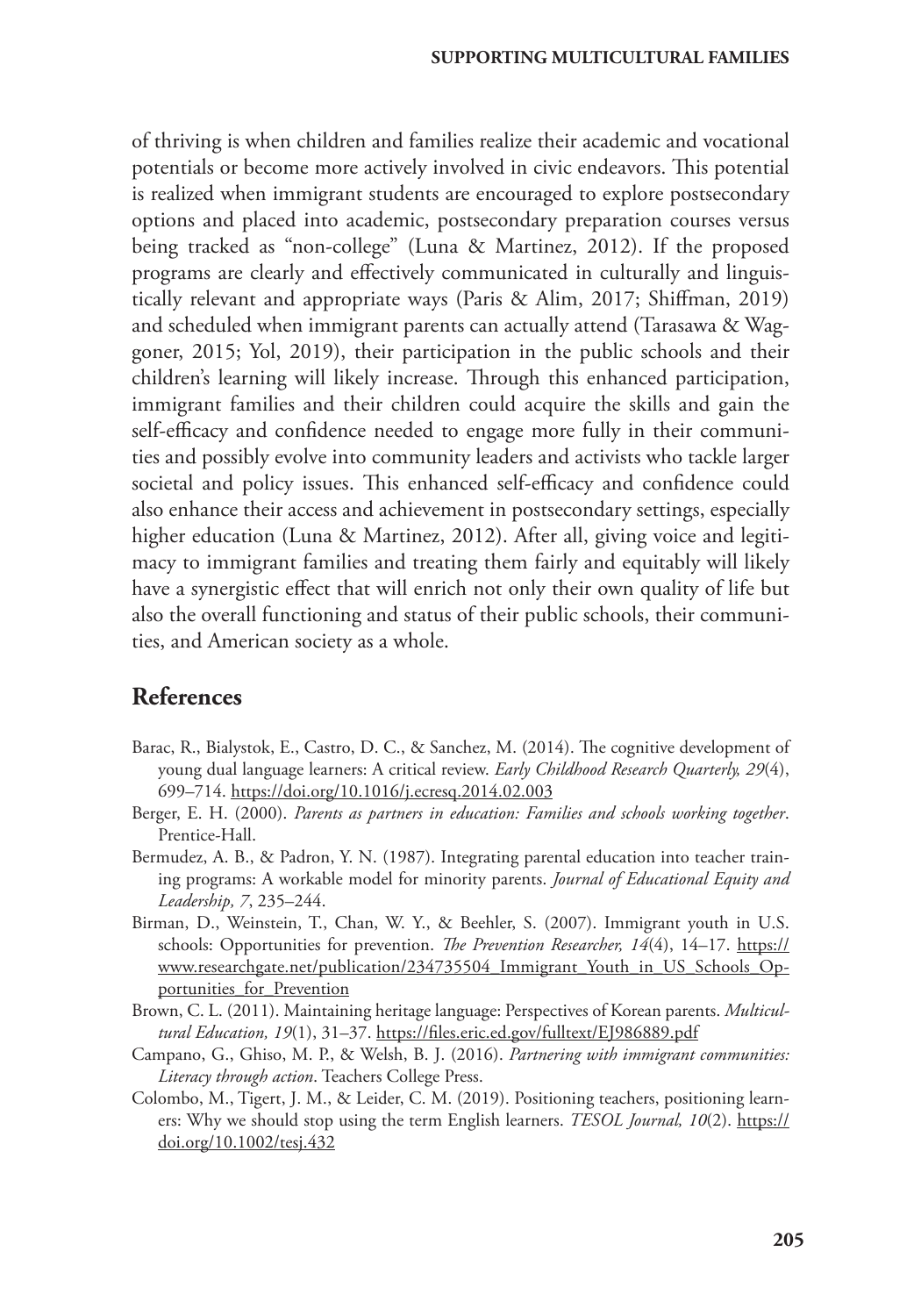- Conboy, B. T., Brooks, R., Meltzoff, A. N., & Kuhl, P. K. (2015). Social interaction in infants' learning and second-language phonetics: An exploration of brain–behavior relations. *Developmental Neurology, 40*(4), 216–229.<https://doi.org/10.1080/87565641.2015.1014487>
- Davies, D. (1993). Benefits and barriers to parent involvement: From Portugal to Boston to Liverpool. In N. K. Chavkin (Ed.), *Families and schools in a pluralistic society* (pp. 205– 216). State University of New York Press.
- DeNicolo, C. P., González, M., Morales, S., & Romaní, L. (2015). Teaching through *testimonio*: Accessing community cultural wealth in school. *Journal of Latinos and Education, 14*(4), 228–243. <https://doi.org/10.1080/15348431.2014.1000541>
- Desimone, L., Finn-Stevenson, M., & Henrich, C. (2000). Whole school reform in a low-income African American community: The effects of the CoZi model on teachers, parents, and students. *Urban Education, 35*, 269–323. [https://doi.org/10.1177/0042085900353003](https://doi.org/10.1177%2F0042085900353003)
- Domina, T. (2005). Leveling the home advantage: Assessing the effectiveness of parental involvement in elementary school. *Sociology of Education, 78*, 233–249. [https://doi.](https://doi.org/10.1177/003804070507800303) [org/10.1177/003804070507800303](https://doi.org/10.1177/003804070507800303)
- Epstein, J. L. (1995). School/family/community partnerships: Caring for children we share. *Phi Delta Kappan, 76*(9), 701–711. [https://doi.org/10.1177/003172171009200326](https://doi.org/10.1177%2F003172171009200326)
- Fraser, N. (1992). Rethinking the public sphere: A contribution to the critique of actually existing democracy. In C. Calhoun (Ed.), *Habermas and the public sphere* (pp. 109–142). MIT Press.
- Freeman, Y., & Freeman, D. (2007). Four keys for school success for elementary English learners. *International Handbook of English Language Teachers, 15*, 349–364. [https://doi.](https://doi.org/10.1007/978-0-387-46301-8_25) [org/10.1007/978-0-387-46301-8\\_25](https://doi.org/10.1007/978-0-387-46301-8_25)
- García, S. B., & Guerra, P. L. (2004). Deconstructing deficit thinking: Working with educators to create more equitable learning environments. *Education and Urban Society, 36*(2), 150–168.<https://doi.org/10.1177/0013124503261322>
- Gardner, L. (2019, March 21). Building relationships with families through interpreters: What we can learn from Marie Kondo. *Immigrant Connections*. [https://www.immigrantsrefugee](https://www.immigrantsrefugeesandschools.org/post/building-relationships-with-families-through-interpreters-what-we-can-learn-from-marie-kondo)[sandschools.org/post/building-relationships-with-families-through-interpreters-what-we](https://www.immigrantsrefugeesandschools.org/post/building-relationships-with-families-through-interpreters-what-we-can-learn-from-marie-kondo)[can-learn-from-marie-kondo](https://www.immigrantsrefugeesandschools.org/post/building-relationships-with-families-through-interpreters-what-we-can-learn-from-marie-kondo)
- Gass, S. M., & Selinker, L. (2008). *Second language acquisition: An introductory course.* Routledge.
- Georgis, R., Gokiert, R. J., Ford, D. M., & Ali, M. (2014). Creating inclusive parent engagement practices: Lessons from a school community collaborative supporting newcomer refugee families. *Multicultural Education, 21*(3/4), 23–27.
- Grinberg, J., & Goldfarb, K. P. (1998). Moving teacher education in/to the community. *Theory Into Practice, 37*, 131–139.<https://doi.org/10.1080/00405849809543796>
- Haddix, M. (2015). Preparing community-engaged teachers. *Theory Into Practice, 54*(1), 63– 70.<https://doi.org/10.1080/00405841.2015.977664>
- Hands, C. (2005). It's who you know and what you know: The process of creating partnerships between schools and communities. *School Community Journal, 15*(2), 63–84. [http://www.](http://www.adi.org/journal/fw05/HandsFall2005.pdf) [adi.org/journal/fw05/HandsFall2005.pdf](http://www.adi.org/journal/fw05/HandsFall2005.pdf)
- Hanstock, R. (2004). Self-directed informal learning: A case study. *Australian Journal of Adult Learning, 44*(1), 73–83. [https://search.informit.com.au/documentSummary;d](https://search.informit.com.au/documentSummary;dn=200406094;res=IELAPA)[n=200406094;res=IELAPA](https://search.informit.com.au/documentSummary;dn=200406094;res=IELAPA)
- Hargreaves, A., & Fullan, M. (1998). *What's worth fight for out there?* Teachers College Press.
- Hiatt-Michael, D. (2001). Parental involvement in American public schools: A historical perspective. In S. Redding & L. G. Thomas (Eds.), *The community of the school* (pp. 247–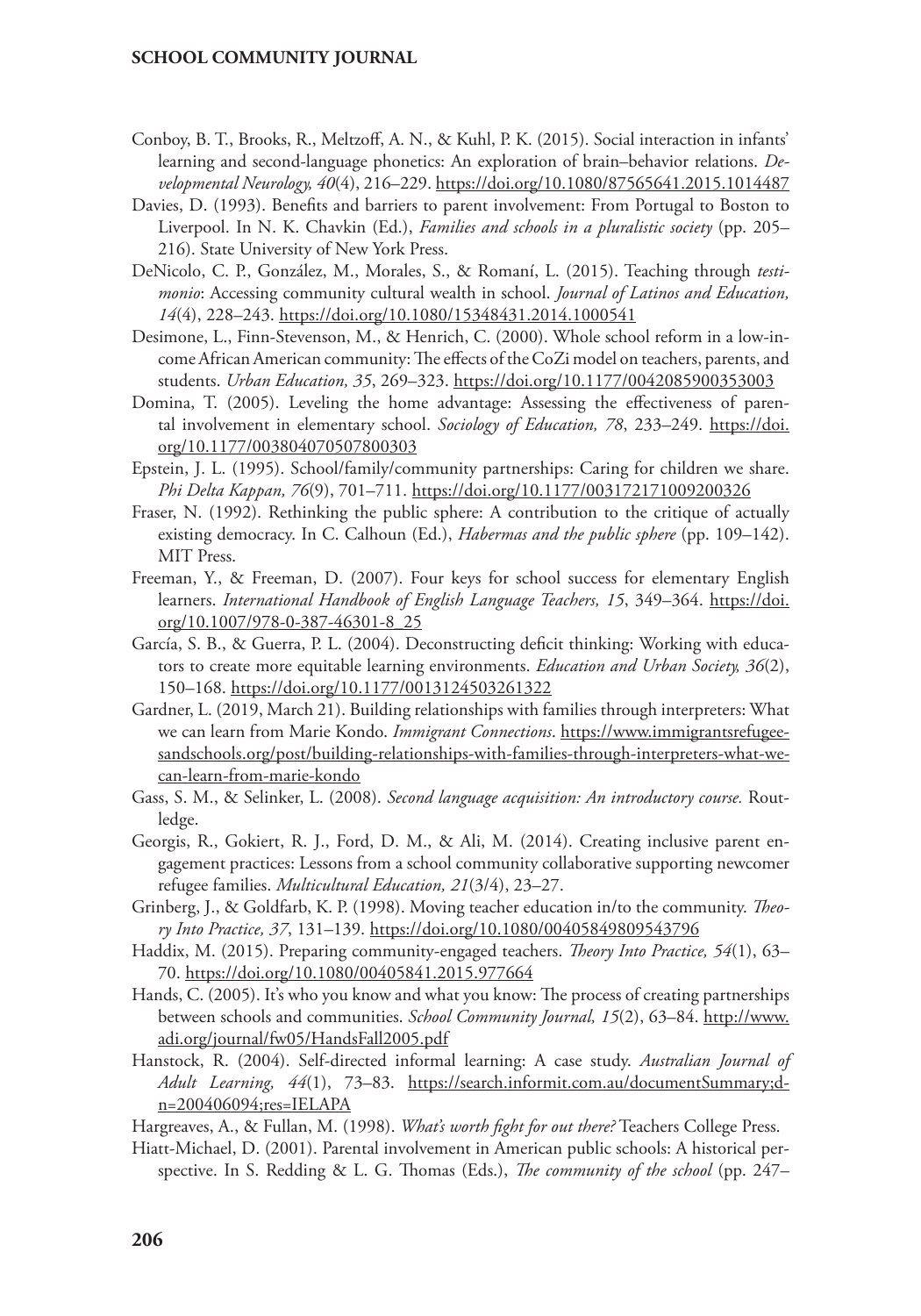258). Academic Development Institute. [http://www.adi.org/journal/ss01/Chapters/Chap](http://www.adi.org/journal/ss01/Chapters/Chapter18-Hiatt-Michael.pdf)[ter18-Hiatt-Michael.pdf](http://www.adi.org/journal/ss01/Chapters/Chapter18-Hiatt-Michael.pdf)

- Hong, S. (2011). *A cord of three strands: A new approach to parent engagement in schools*. Harvard Education Press.
- Hoover-Dempsey, K. V., Walker, J. M., Jones, K. P., & Reed, R. P. (2002). Teachers involving parents (TIP): Results of an in-service teacher education program for enhancing parental involvement. *Teaching and Teacher Education, 18*, 843–867. [https://doi.org/10.1016/](https://doi.org/10.1016/S0742-051X(02)00047-1) [S0742-051X\(02\)00047-1](https://doi.org/10.1016/S0742-051X(02)00047-1)
- Hwang, C., & Wood, J. J. (2009). Acculturative family distancing: Links with self-reported symptomology. *Child Psychiatry and Human Development*, 40(1), 123-138. [https://doi.](https://doi.org/10.1007/s10578-008-0115-8) [org/10.1007/s10578-008-0115-8](https://doi.org/10.1007/s10578-008-0115-8)
- Jeynes, W. H. (2003). A meta-analysis: The effects of parental involvement on minority children's academic achievement. *Education and Urban Society, 35*(2), 202–218. [https://doi.](https://doi.org/10.1177%2F0013124502239392) [org/10.1177/0013124502239392](https://doi.org/10.1177%2F0013124502239392)
- Kids Gardening. (2016). *Starting a community garden on school grounds*. [https://kidsgardening.](https://kidsgardening.org/create-sustain-a-program-starting-a-community-garden-on-school-grounds/) [org/create-sustain-a-program-starting-a-community-garden-on-school-grounds/](https://kidsgardening.org/create-sustain-a-program-starting-a-community-garden-on-school-grounds/)
- Kim, Y. (2009). Minority parental involvement and school barriers: Moving the focus away from deficiencies of parents. *Educational Research Review, 4*(2), 80–102. [https://doi.](https://doi.org/10.1016/j.edurev.2009.02.003) [org/10.1016/j.edurev.2009.02.003](https://doi.org/10.1016/j.edurev.2009.02.003)
- Knowles, M., Holton, E., & Swanson, R. (2015). *The adult learner: The definitive classic in adult education and human resource development* (8th ed.). Routledge.
- Lareau, A., & Horvat, E. M. (1999). Moments of social inclusion and exclusion: Race, class, and cultural capital in family–school relationships. *Sociology of Education, 72*, 37–53. <https://doi.org/10.2307/2673185>
- Lightbown, P. M., & Spada, N. (2013). *How languages are learned* (4th ed.). Oxford University Press.
- Lopez, M. E., Caspe, M., & McWilliams, L. (2016). Public libraries: A vital space for family engagement. *FINE Newsletter, 8*(3). [https://archive.globalfrp.org/publications-resources/](https://archive.globalfrp.org/publications-resources/browse-our-publications/public-libraries-a-vital-space-for-family-engagement) [browse-our-publications/public-libraries-a-vital-space-for-family-engagement](https://archive.globalfrp.org/publications-resources/browse-our-publications/public-libraries-a-vital-space-for-family-engagement)
- Luna, N. A., & Martinez, M. (2012). A qualitative study using community cultural wealth to understand the educational experiences of Latino college students. *Journal of Praxis in Multicultural Education, 7*(1).<https://doi.org/10.9741/2161-2978.1045>
- Magro, K. (2008). Exploring the experiences and challenges of adults from war-affected backgrounds: New directions for literacy educators. *Adult Basic Education and Literacy Journal, 2*(1), 24–33.
- Mapp, K. L. (2003). Having their say: Parents describe why and how they are engaged in their children's learning. *School Community Journal, 13*(1), 35–64. [http://www.adi.org/journal/](http://www.adi.org/journal/ss03/Mapp%2035-64.pdf) [ss03/Mapp%2035-64.pdf](http://www.adi.org/journal/ss03/Mapp%2035-64.pdf)
- Martinez, G. (2008). Public libraries–community organizations making outreach efforts to help young children succeed in school. *School Community Journal, 18*(1), 93–104. [http://](http://www.adi.org/journal/ss08/MartinezSpring2008.pdf) [www.adi.org/journal/ss08/MartinezSpring2008.pdf](http://www.adi.org/journal/ss08/MartinezSpring2008.pdf)
- New York State Education Department. (2011, September 12). *New York state teaching standards*.<http://www.highered.nysed.gov/tcert/pdf/teachingstandards9122011.pdf>

Olivos, E. M. (2012). Authentic engagement with bicultural parents and communities: The role of school leaders. In S. Auerbach (Ed.), *School leadership for authentic family and community partnerships: Research perspectives for transforming practice* (pp. 98–114). Routledge.

Olsen, L. (1997). *Made in America: Immigrant students in our public schools*. New Press.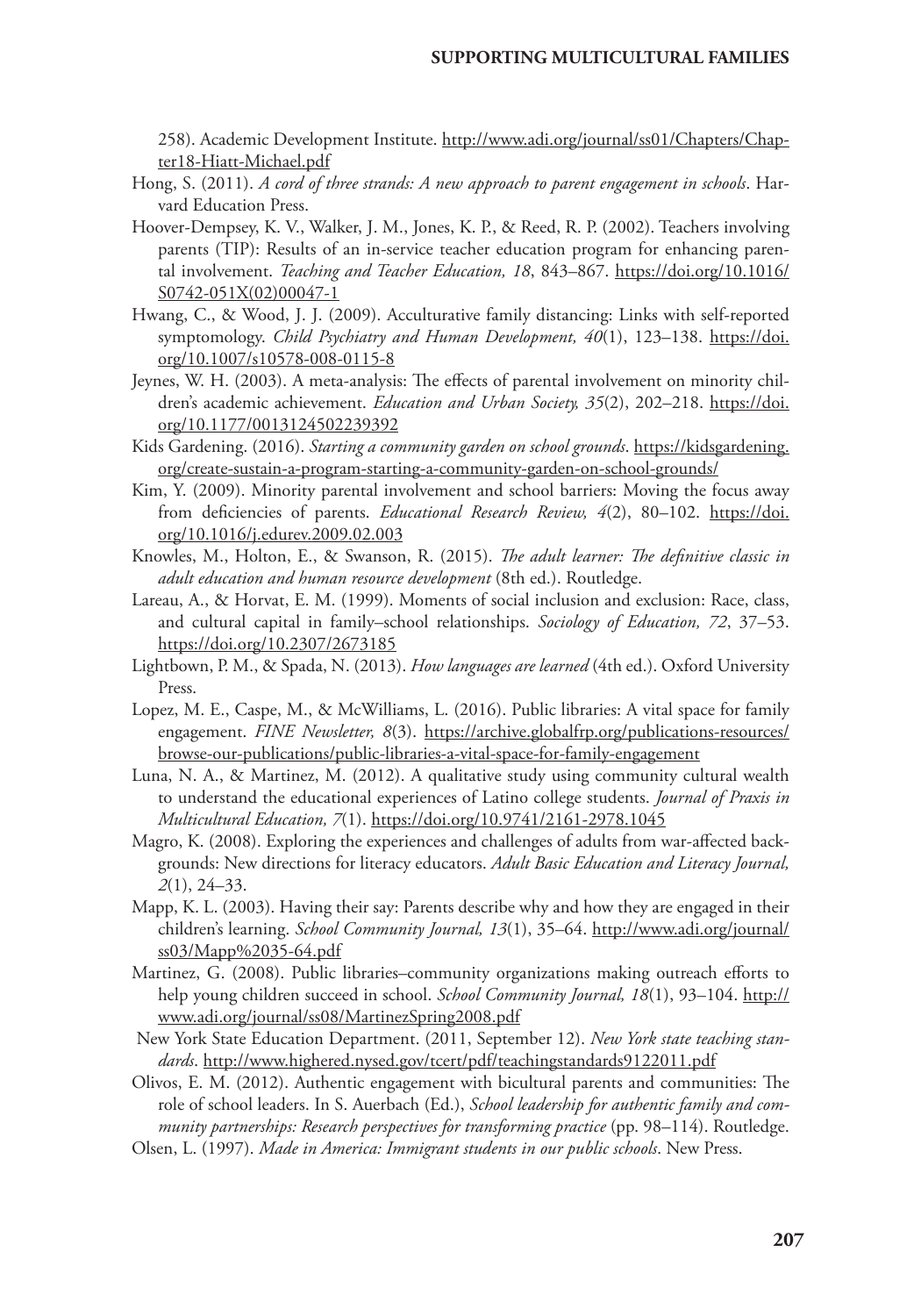- Otheguy, R., García, O., & Reid, W. (2015). Clarifying translanguaging and deconstructing named languages. *Applied Linguistics Review, 6*(3), 281–308. [https://doi.org/10.1515/ap](https://doi.org/10.1515/applirev-2015-0014)[plirev-2015-0014](https://doi.org/10.1515/applirev-2015-0014)
- Paris, D., & Alim, H. S. (Eds.). (2017). *Culturally sustaining pedagogies: Teaching and learning for justice in a changing world*. Teachers College Press.
- Parmegiani, A. (2019). *Using ESL students' first language to promote college success: Sneaking the mother tongue through the backdoor*. Routledge.
- Peña, D. C. (2000). Parent involvement: Influencing factors and implications. *The Journal of Educational Research, 94*, 42–54. <https://doi.org/10.1080/00220670009598741>
- Phinney, J. S. (1990). Ethnic identity in adolescents and adults. *Psychological Bulletin, 108*(3), 499–514.<https://doi.org/10.1037/0033-2909.108.3.499>
- Poza, L., Brooks, M. D., & Valdés, G. (2014). *Entre familia*: Immigrant parents' strategies for involvement in children's schooling. *School Community Journal, 24*(1), 119–148. [http://](http://www.adi.org/journal/2014ss/PozaBrooksValdesSpring2014.pdf) [www.adi.org/journal/2014ss/PozaBrooksValdesSpring2014.pdf](http://www.adi.org/journal/2014ss/PozaBrooksValdesSpring2014.pdf)
- Rosado, L., Amaro-Jiménez, C., & Kieffer, I. (2015). Stories to our children: A program aimed at developing authentic and culturally relevant literature for Latino/a children. *School Community Journal, 25*(1), 73–90. [http://www.adi.org/journal/2015ss/RosadoEtAl-](http://www.adi.org/journal/2015ss/RosadoEtAlSpring2015.pdf)[Spring2015.pdf](http://www.adi.org/journal/2015ss/RosadoEtAlSpring2015.pdf)
- Rothstein-Fisch, C., Trumbull, E., & García, S. G. (2009). Making the implicit explicit: Supporting teachers to bridge cultures. *Early Childhood Research Quarterly, 24*(4), 474–486. <https://doi.org/10.1016/j.ecresq.2009.08.006>
- Roundabout Theatre Company. (n.d.). *Archive*. <https://archive.roundabouttheatre.org/>
- Roy, L. A. (2018). *Teaching while White: Addressing the intersections of race and immigration in the classroom*. Rowman & Littlefield.
- Shiffman, C. D. (2019). Learning to communicate across language and culture: Demographic change, schools, and parents in adult ESL classes. *School Community Journal, 29*(1), 9–38. <http://www.adi.org/journal/2019ss/ShiffmanSS2019.pdf>
- Sibley, E., & Brabeck, K. (2017). Latino immigrant students' school experiences in the United States: The importance of family–school–community collaborations. *School Community Journal, 27*(1), 137–157. [http://www.adi.org/journal/2017ss/SibleyBrabeckSpring2017.](http://www.adi.org/journal/2017ss/SibleyBrabeckSpring2017.pdf) [pdf](http://www.adi.org/journal/2017ss/SibleyBrabeckSpring2017.pdf)
- Sibley, E., & Dearing, E. (2014). Family educational involvement and child achievement in early elementary school for American-born and immigrant families. *Psychology in Schools, 51*(8), 814–831. <https://onlinelibrary.wiley.com/doi/abs/10.1002/pits.21784>
- Smrekar, C., & Cohen-Vogel, L. (2001). The voices of parents: Rethinking the intersection of family and school. *Peabody Journal of Education, 76*, 75–100. [https://doi.org/10.1207/](https://doi.org/10.1207/S15327930pje7602_5) [S15327930pje7602\\_5](https://doi.org/10.1207/S15327930pje7602_5)
- Sohn, S., & Wang, X. (2006). Immigrant parents' involvement in American schools: Perspectives from Korean mothers. *Early Childhood Education Journal*, 34(2), 125-132. [https://](https://doi.org/10.1007/s10643-006-0070-6) [doi.org/10.1007/s10643-006-0070-6](https://doi.org/10.1007/s10643-006-0070-6)
- Stefanski, A., Valli, L., & Jacobson, R. (2016). Beyond involvement and engagement: The role of the family in school–community partnerships. *School Community Journal, 26*(2), 135–160.<http://www.adi.org/journal/2016fw/StefanskiValliJacobsonFall2016.pdf>
- Strommen, L. T., & Mates, B. F. (2011). Learning to love reading: Interviews with older children and teens. *Journal of Adolescent & Adult Literacy*, 48(3), 188-200. [https://doi.](https://doi.org/10.1598/JAAL.48.3.1) [org/10.1598/JAAL.48.3.1](https://doi.org/10.1598/JAAL.48.3.1)
- Tarasawa, B., & Waggoner, J. (2015). Increasing parental involvement of English language learner families: What the research says. *Journal of Children and Poverty, 21*(1), 129–134. <https://doi.org/10.1080/10796126.2015.1058243>